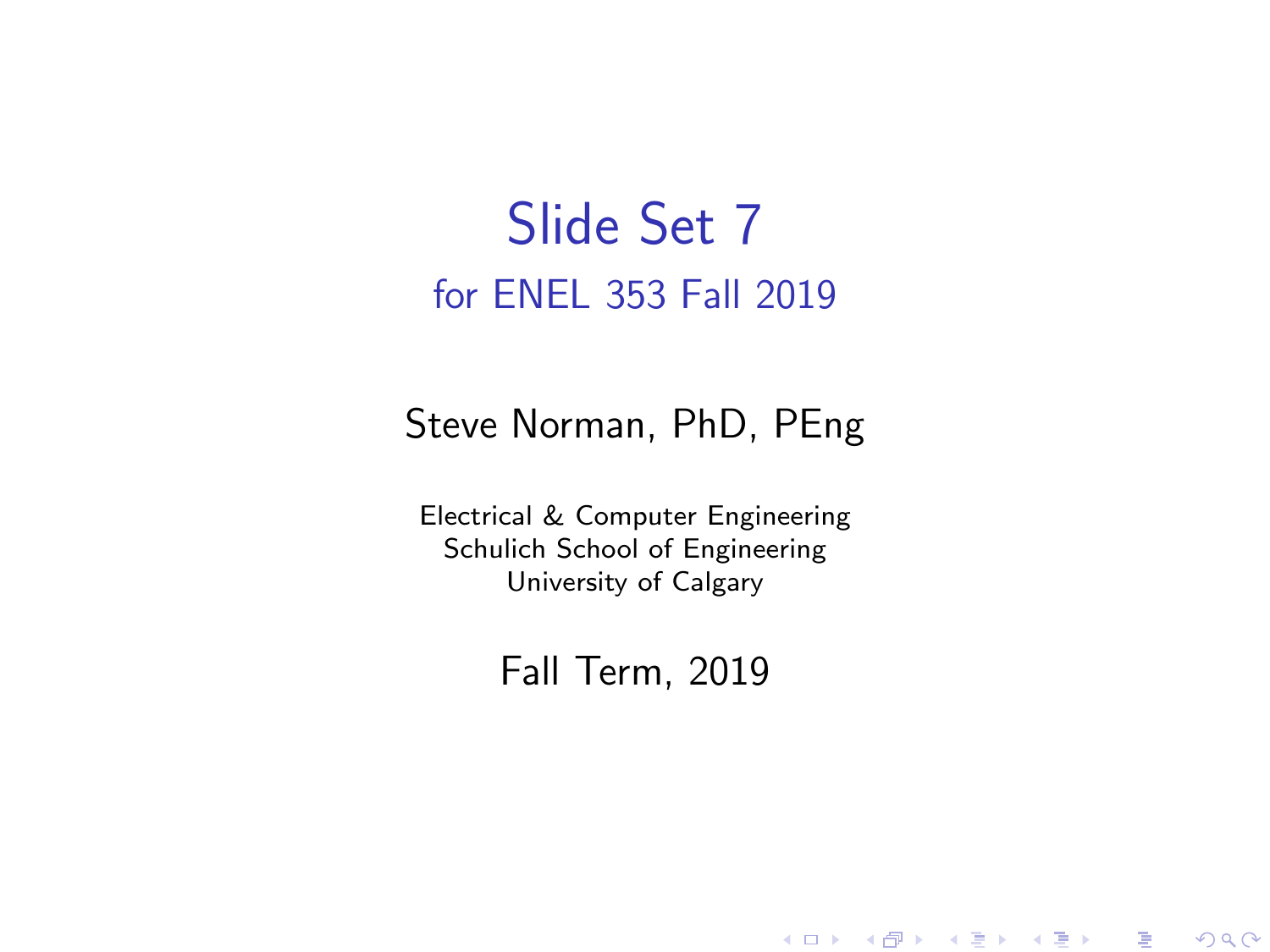#### Contents

[Combinational versus Sequential Logic](#page-2-0)

[SR latches](#page-4-0)

[Clock signals](#page-10-0)

[The D latch](#page-13-0)

[Introduction to D Flip-Flops](#page-19-0)

[D flip-flop implementation using two D latches](#page-24-0)

[The clock divider](#page-27-0)

[Abbreviations and symbols for D flip-flops](#page-32-0)

N[-bit registers, enabled DFFs, resettable DDFs](#page-35-0)

[Synchronous and asynchronous sequential circuits](#page-41-0)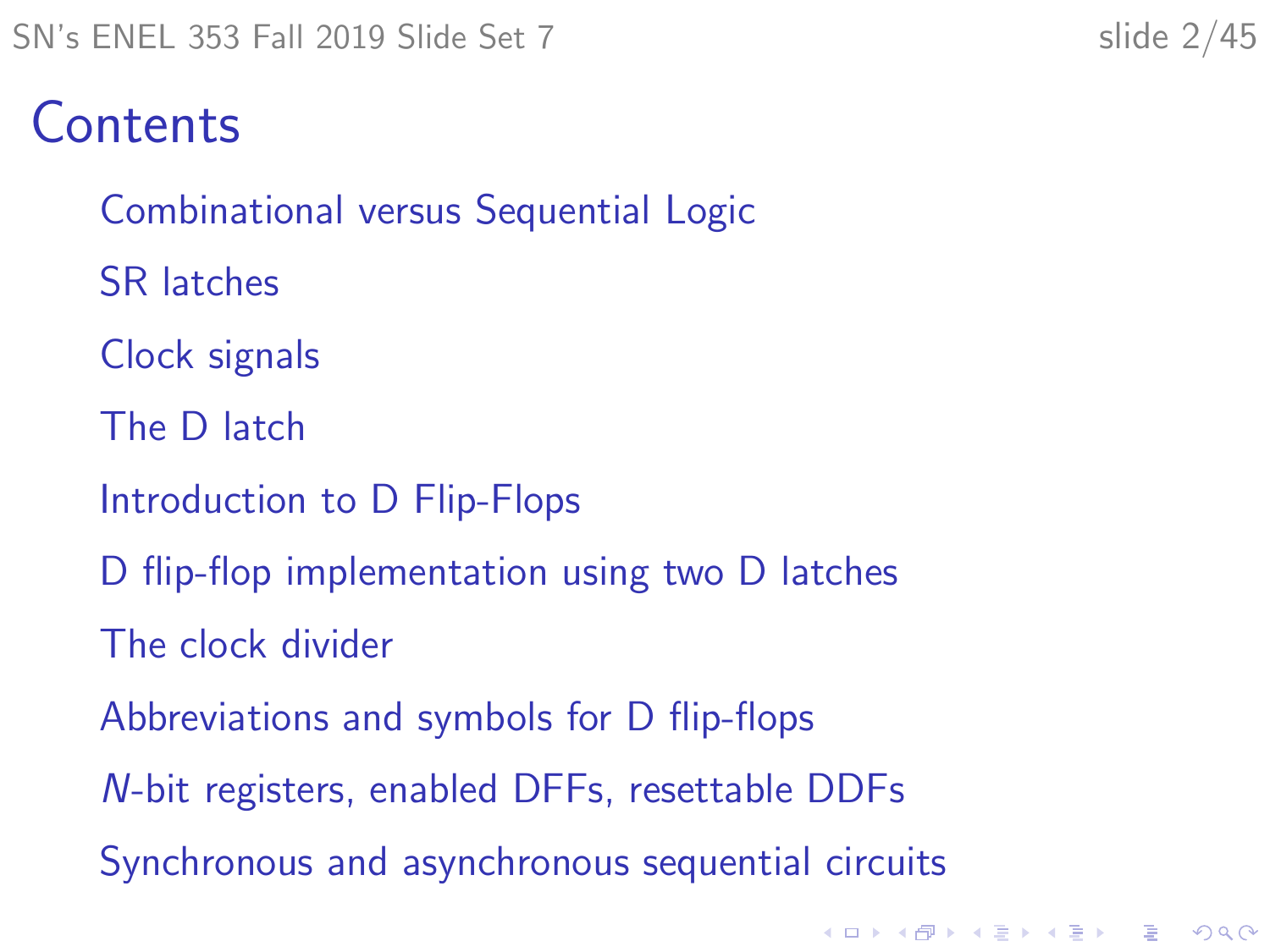K ロ ▶ K 個 ▶ K 할 ▶ K 할 ▶ 이 할 → 9 Q Q →

#### <span id="page-2-0"></span>Outline of Slide Set 7

#### [Combinational versus Sequential Logic](#page-2-0)

- [SR latches](#page-4-0)
- [Clock signals](#page-10-0)
- [The D latch](#page-13-0)
- [Introduction to D Flip-Flops](#page-19-0)
- [D flip-flop implementation using two D latches](#page-24-0)
- [The clock divider](#page-27-0)
- [Abbreviations and symbols for D flip-flops](#page-32-0)
- N[-bit registers, enabled DFFs, resettable DDFs](#page-35-0)
- [Synchronous and asynchronous sequential circuits](#page-41-0)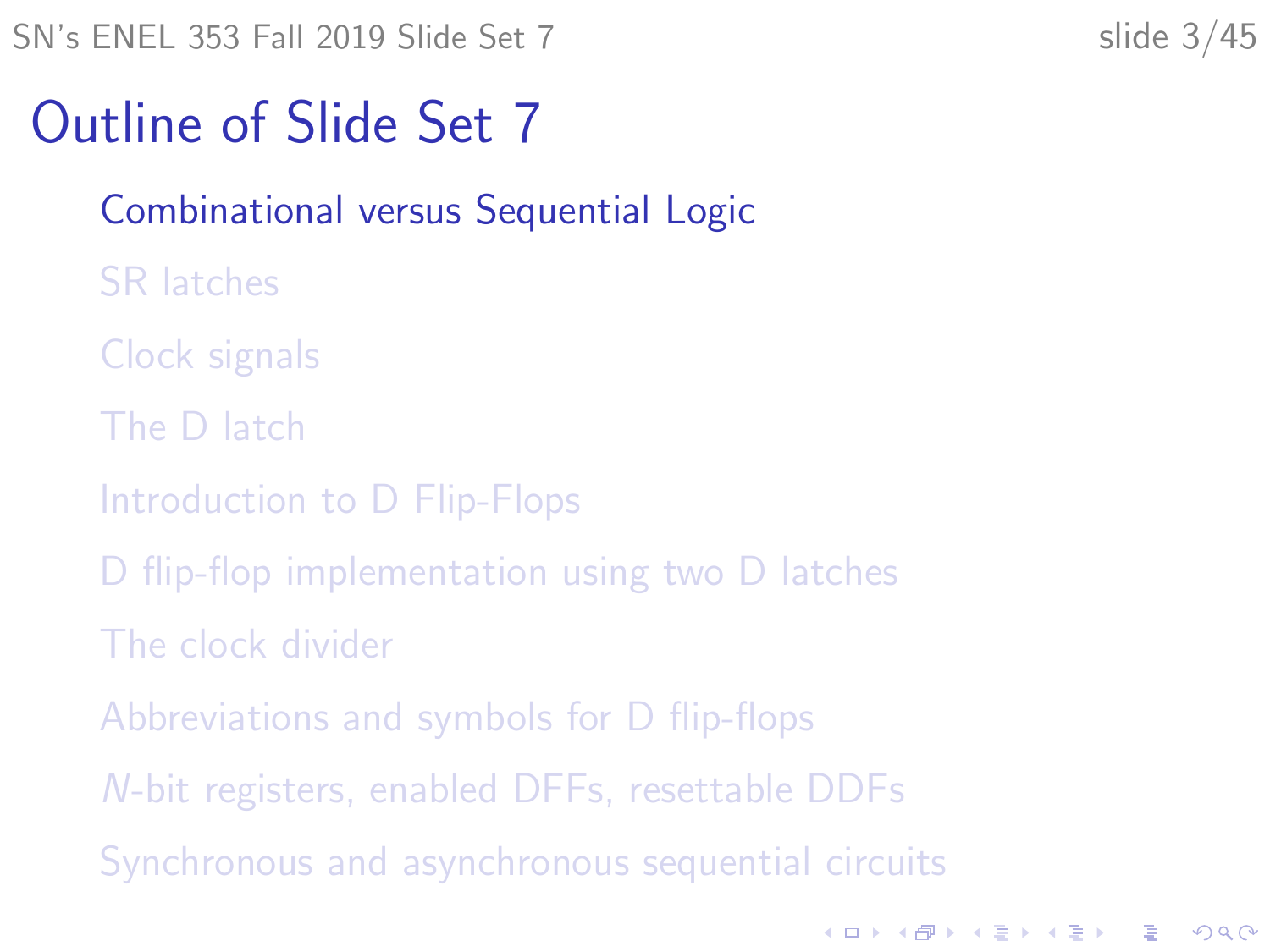#### Combinational versus Sequential Logic

This is review:

The outputs of a combinational logic circuit depend only the **current** values of its inputs.

The outputs of a *sequential* logic circuit depend on the **history** of its input values.

We've just seen that the above definition of combinational logic is very slightly untrue, due to very tiny delays.

However, sequential logic is totally different. Outputs of sequential logic circuits may depend on the history of input values indefinitely far back in the past—minutes, hours, or days, not just picoseconds.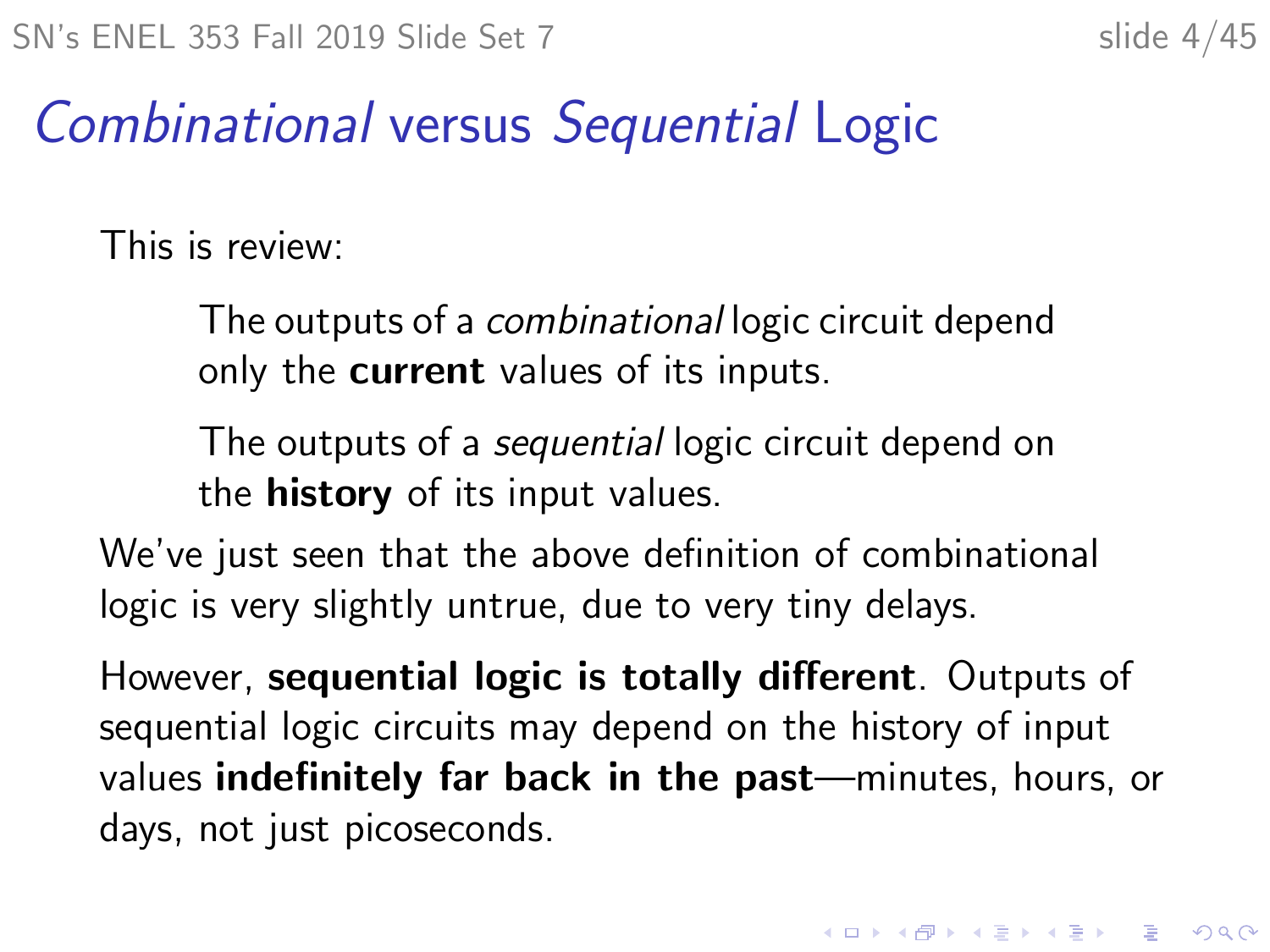**KORKARYKERKER POLO** 

#### <span id="page-4-0"></span>Outline of Slide Set 7

[Combinational versus Sequential Logic](#page-2-0)

#### [SR latches](#page-4-0)

- [Clock signals](#page-10-0)
- [The D latch](#page-13-0)
- [Introduction to D Flip-Flops](#page-19-0)
- [D flip-flop implementation using two D latches](#page-24-0)
- [The clock divider](#page-27-0)
- [Abbreviations and symbols for D flip-flops](#page-32-0)
- N[-bit registers, enabled DFFs, resettable DDFs](#page-35-0)
- [Synchronous and asynchronous sequential circuits](#page-41-0)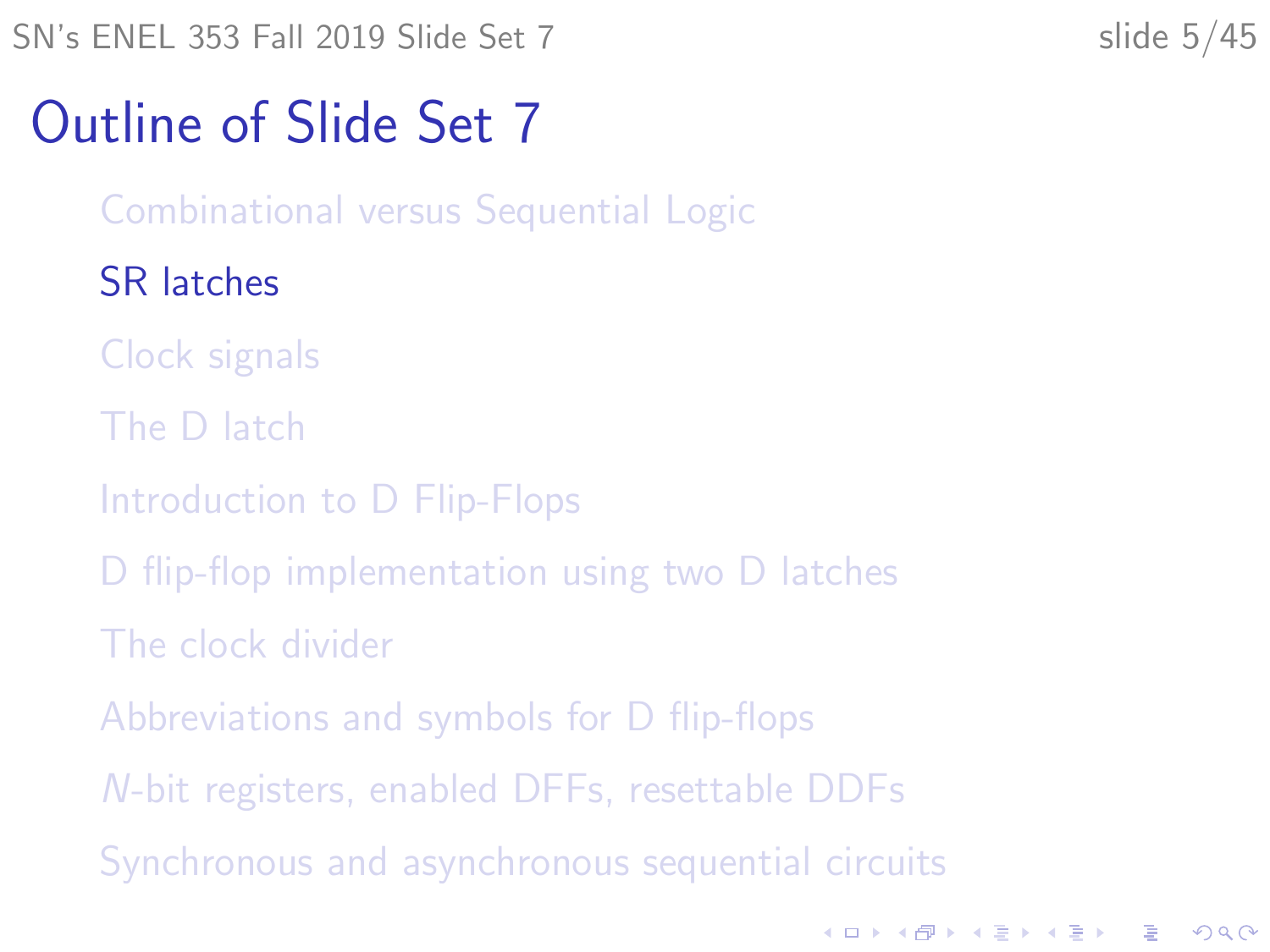#### SR latches

Here are two ways to build an SR latch, perhaps the simplest sequential circuit element:



Notice that it's possible to wire together combinational devices in ways that produce sequential devices!

Harris & Harris use Q and  $\overline{Q}$  as names of outputs, but I prefer Q and QN because—as we'll soon see—it's not always true that  $QN = NOT(Q)$ . **KORKARYKERKER POLO**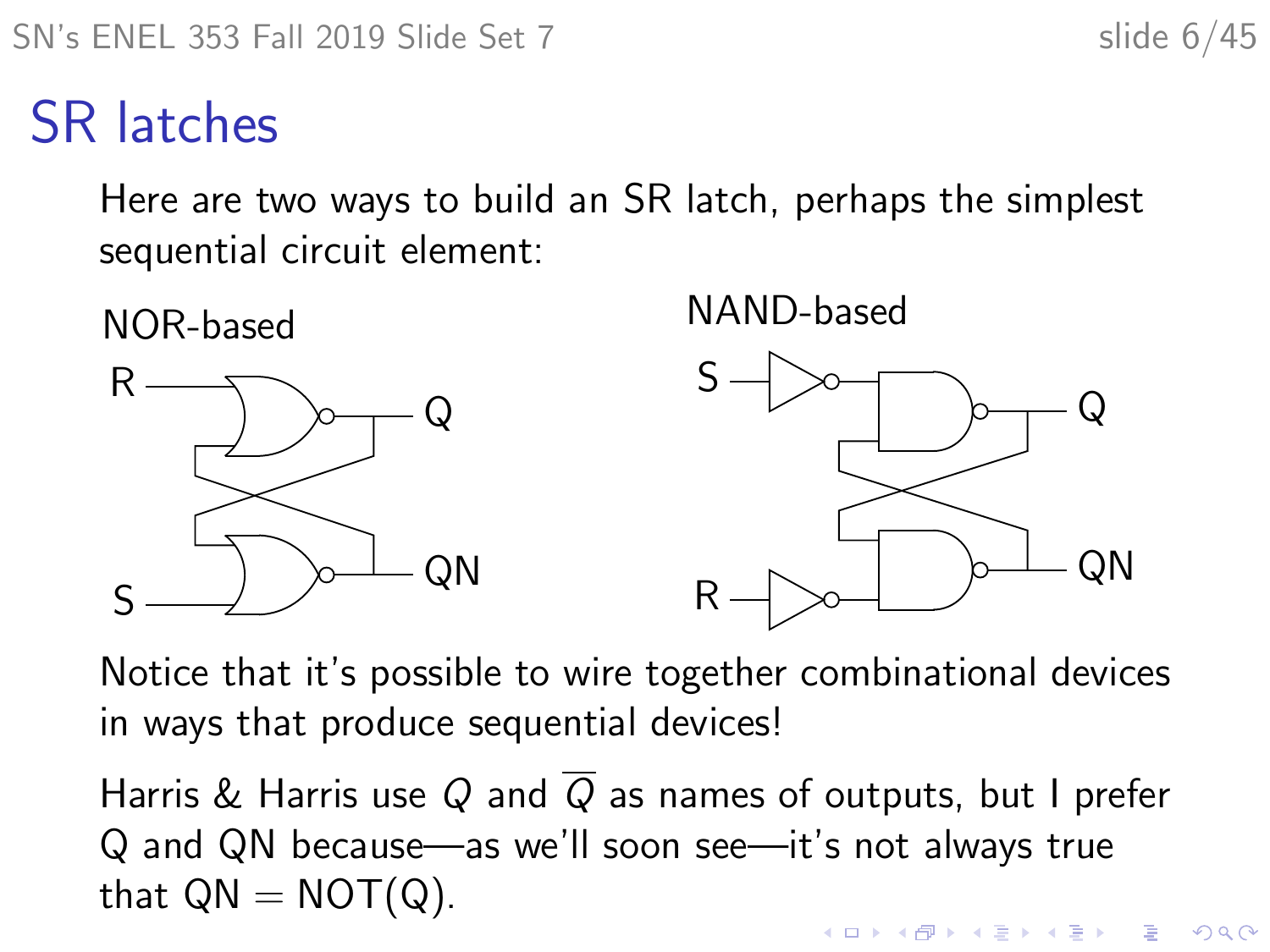$2990$ 

#### Static analysis of the SR latch

We'll look at the NOR-based circuit. (Analysis of the NAND-based circuit is very similar.)



$$
Q = \overline{(R + QN)}
$$

$$
QN = \overline{(S + Q)}
$$

Q depends on QN, and QN depends on Q.

This is a system of two Boolean algebra equations in two unknowns!

 $\mathbf{E} = \mathbf{A} \oplus \mathbf{A} + \mathbf{A} \oplus \mathbf{A} + \mathbf{A} \oplus \mathbf{A} + \mathbf{A} \oplus \mathbf{A}$ 

For all four possible combinations of R and S, let's solve for Q and QN.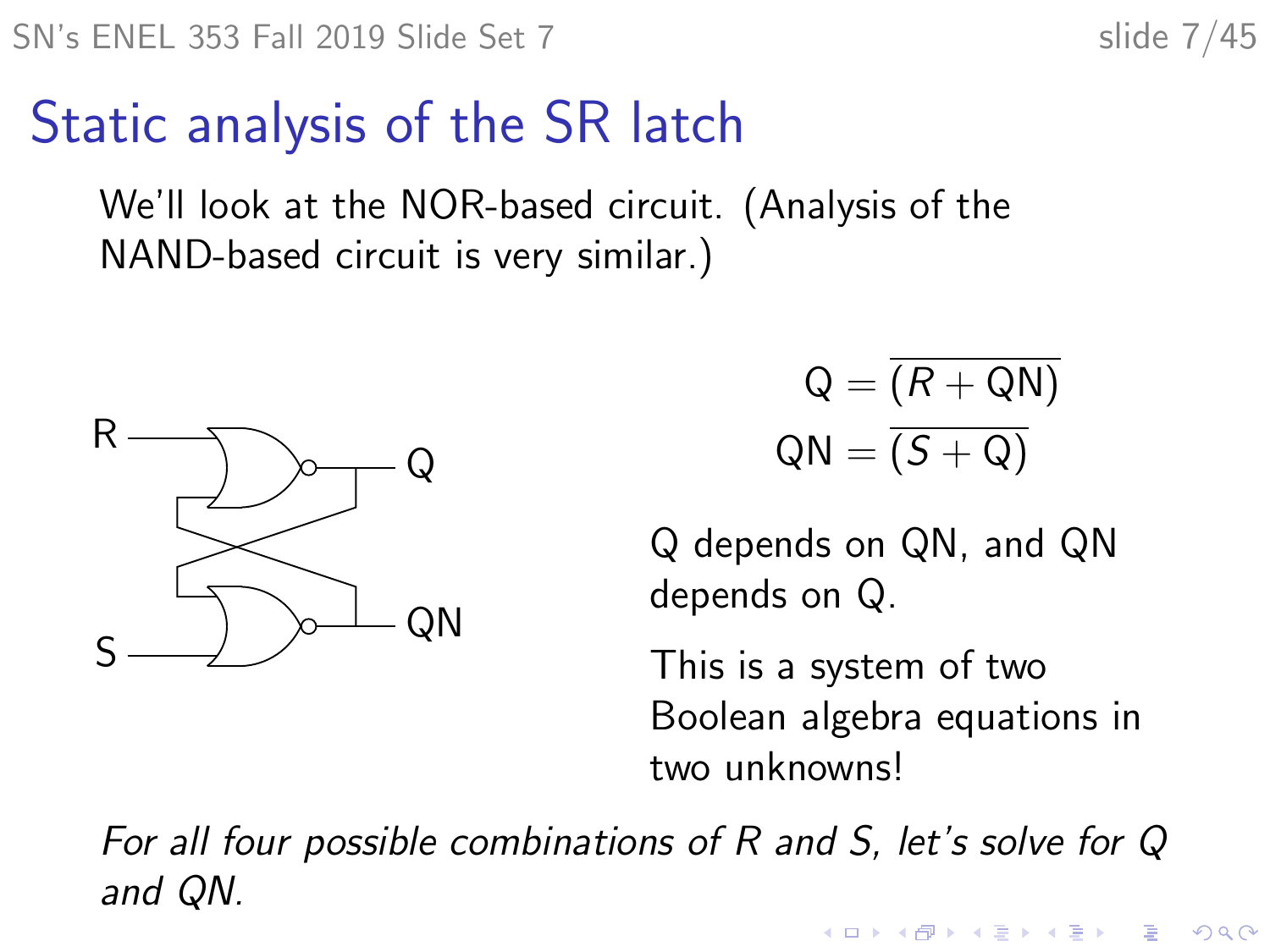#### Dynamic behaviour of a NOR-based SR latch



A pulse on S or R is a transition from 0 to 1, followed later by a transition from 1 to 0.

Let's make some notes about useful and problematic behaviour of the SR latch. $\mathbf{A} \equiv \mathbf{A} + \mathbf{A} + \mathbf{B} + \mathbf{A} + \mathbf{B} + \mathbf{A} + \mathbf{B} + \mathbf{A} + \mathbf{B} + \mathbf{A} + \mathbf{B} + \mathbf{A} + \mathbf{B} + \mathbf{A} + \mathbf{B} + \mathbf{A} + \mathbf{B} + \mathbf{A} + \mathbf{B} + \mathbf{A} + \mathbf{B} + \mathbf{A} + \mathbf{B} + \mathbf{A} + \mathbf{B} + \mathbf{A} + \mathbf{B} + \mathbf{A} + \mathbf{B} + \mathbf{A} + \math$ 

 $2990$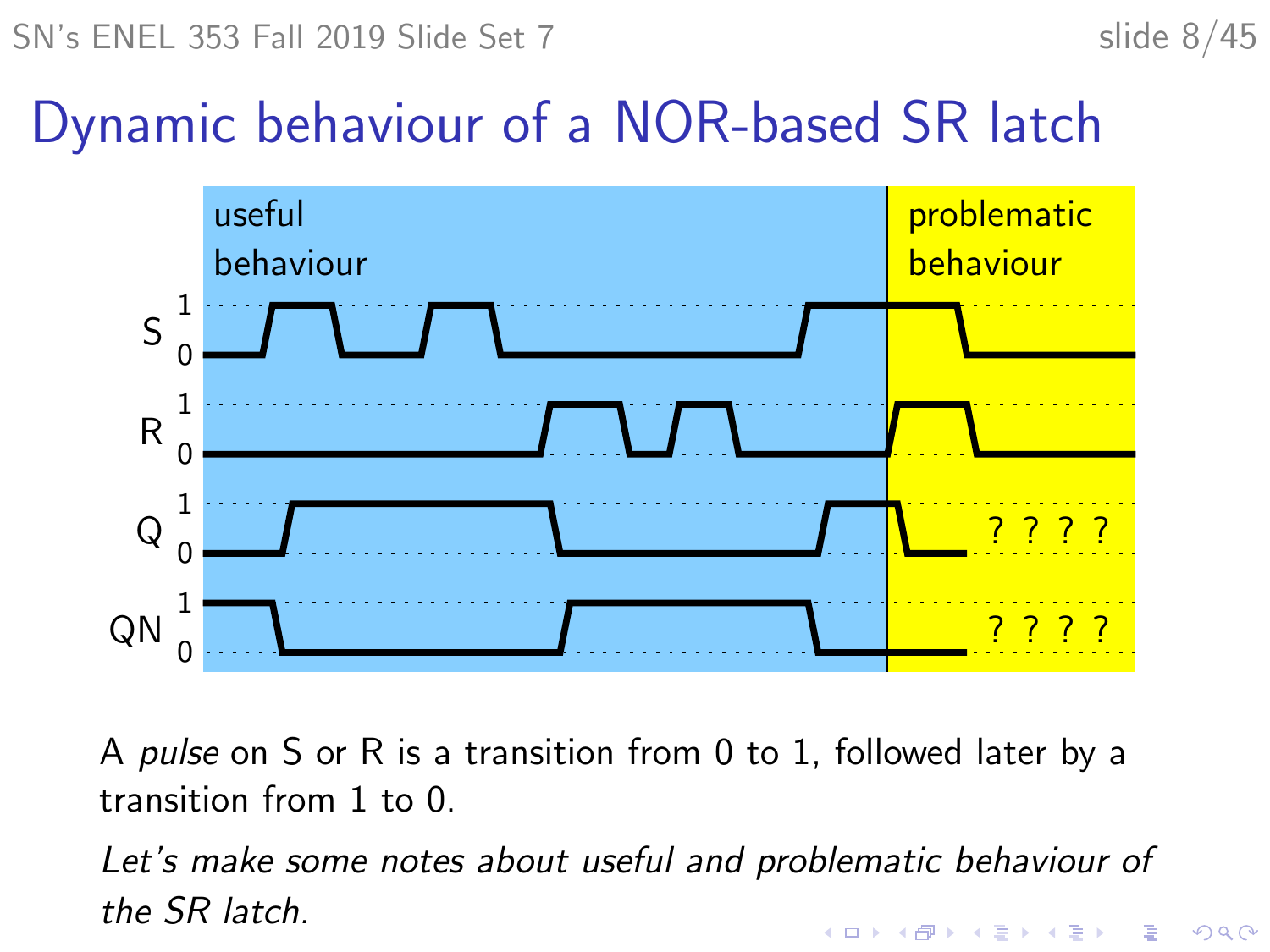## The SR latch is an example of a bistable circuit

A bistable circuit is one that will sit in either one of two stable states.

We've just seen that an SR latch is bistable when  $S = R = 0$ : either  $(Q, QN) = (0,1)$  or  $(Q, QN) = (1,0)$ .

It's important to understand that if there are no pulses on S or  $R$ , the state of an SR latch will **persist** as long as the circuit is powered up.

When  $S = R = 0$ , the state will not spontaneously flip between  $(Q, QN) = (0,1)$  and  $(Q, QN) = (1,0)$  (unless the latch is affected by **severe** electrical noise).

To understand why the state is stable when  $S = R = 0$ , you need to study the pull-up and pull-down networks of the gates that make up an SR latch. That is not an ENEL 353 topic.<br>References an example and the series and the series of the series of the series of the series of the series of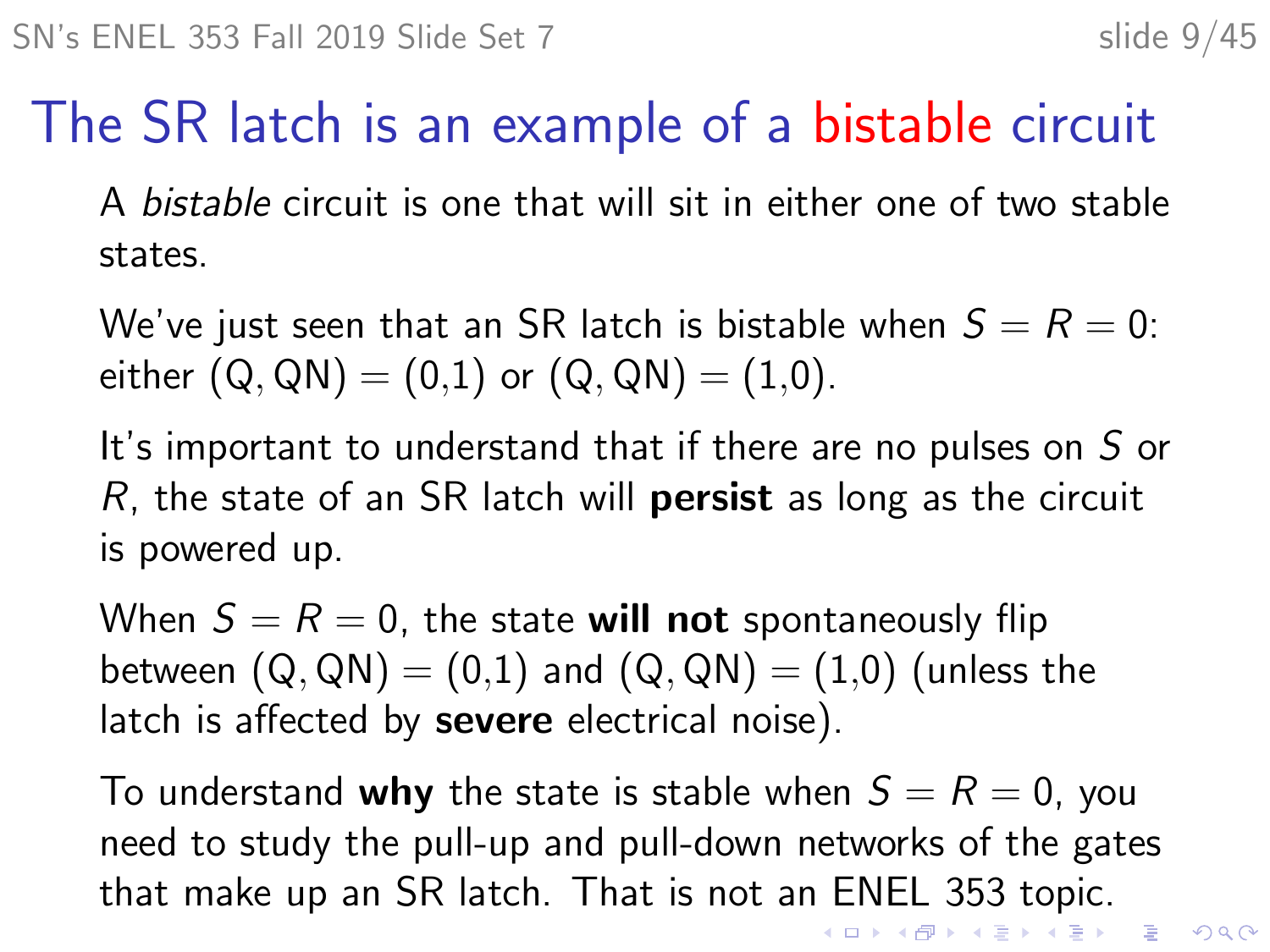#### Symbols for SR latches

It's less important to know what is going on inside an SR latch (NOR gates, NAND gates, inverters and/or other devices) than it is to know its behaviour as a "black box". (Black box: You can play with its inputs and observe its outputs, but you can't look inside it.)

Here are two symbols, one from our course textbook, and another from an author named Wakerly . . .



(Wakerly's Digital Design book is very good, but for a beginner, reading it may be somewhat like trying to drink from a firehose.)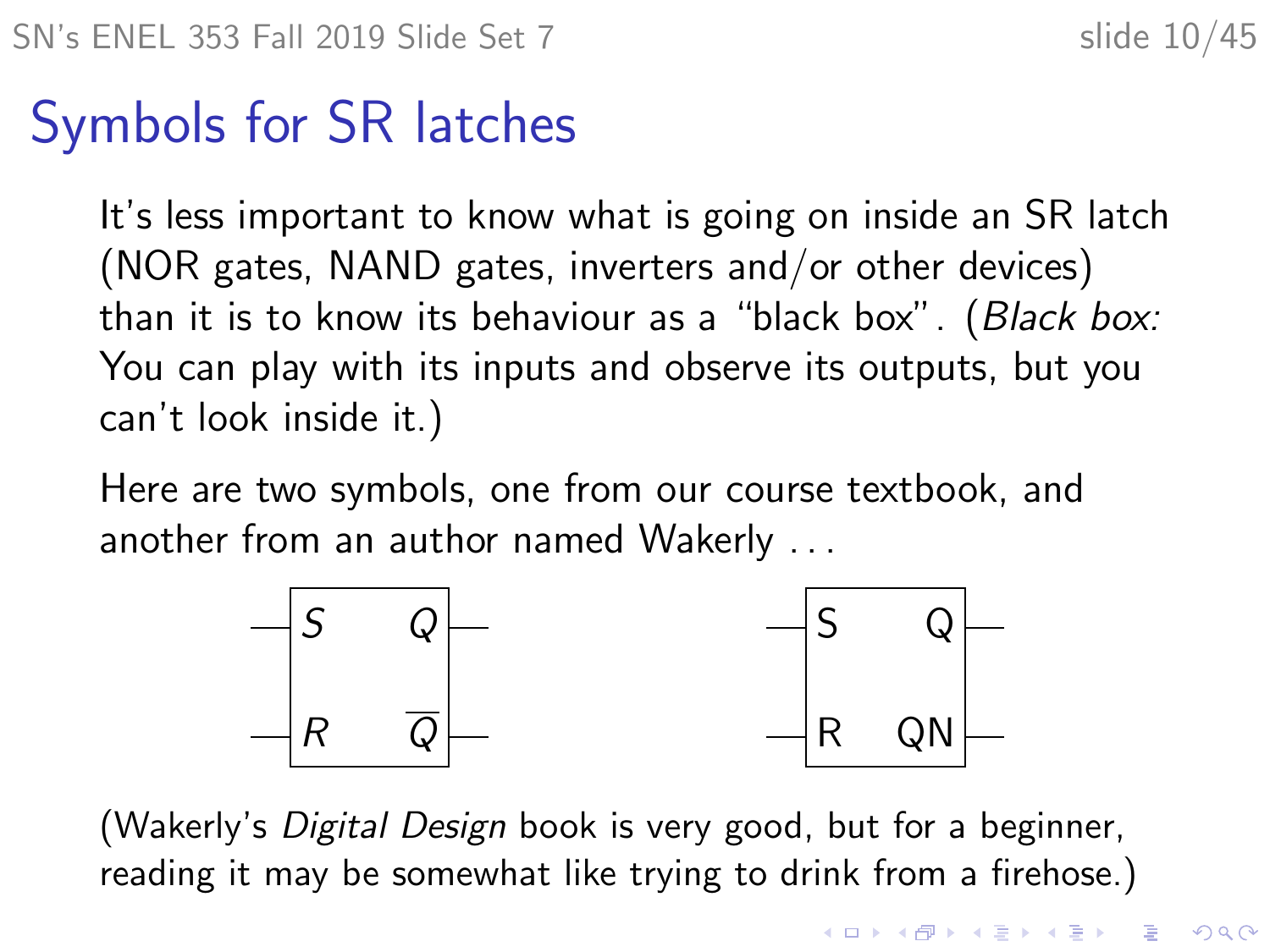**KORKARYKERKER POLO** 

#### <span id="page-10-0"></span>Outline of Slide Set 7

[Combinational versus Sequential Logic](#page-2-0)

- [SR latches](#page-4-0)
- [Clock signals](#page-10-0)
- [The D latch](#page-13-0)
- [Introduction to D Flip-Flops](#page-19-0)
- [D flip-flop implementation using two D latches](#page-24-0)
- [The clock divider](#page-27-0)
- [Abbreviations and symbols for D flip-flops](#page-32-0)
- N[-bit registers, enabled DFFs, resettable DDFs](#page-35-0)
- [Synchronous and asynchronous sequential circuits](#page-41-0)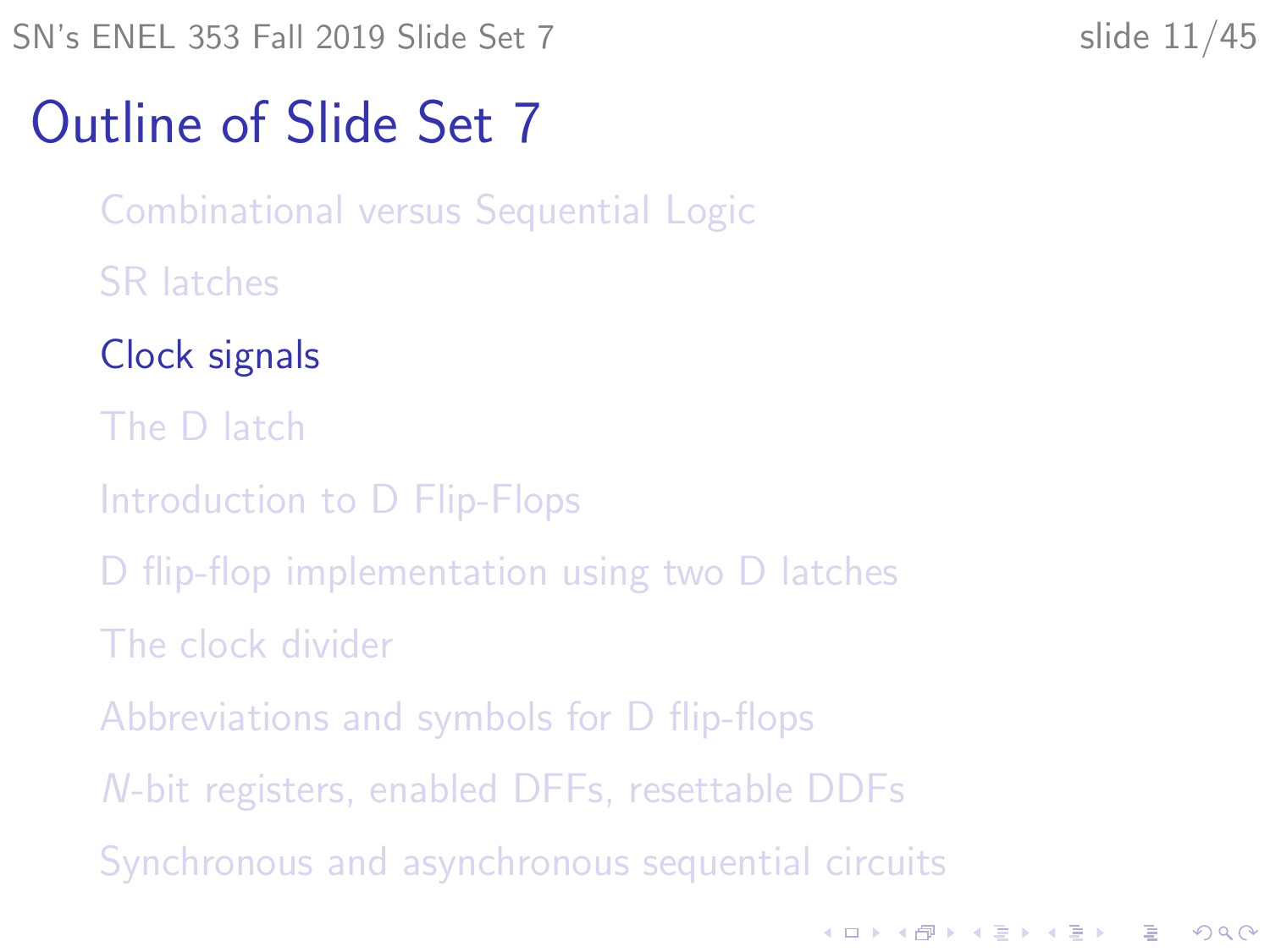### Clock signals

A clock signal in a digital circuit is a periodic "square wave":



 $T<sub>C</sub>$  is the *period* of the clock, also called the *cycle time*.

The clock frequency  $f_C$  is related to the period as  $f_C = 1/T_C$ .

If the frequency of a clock is 2.5 GHz, what is its period?

The *duty cycle* is defined as  $(t_H/T_C) \times 100\%$ . Usually  $t_H = t_L = 0.5 T_C$ , so the duty cycle is 50%, but that's not true for all clock signals.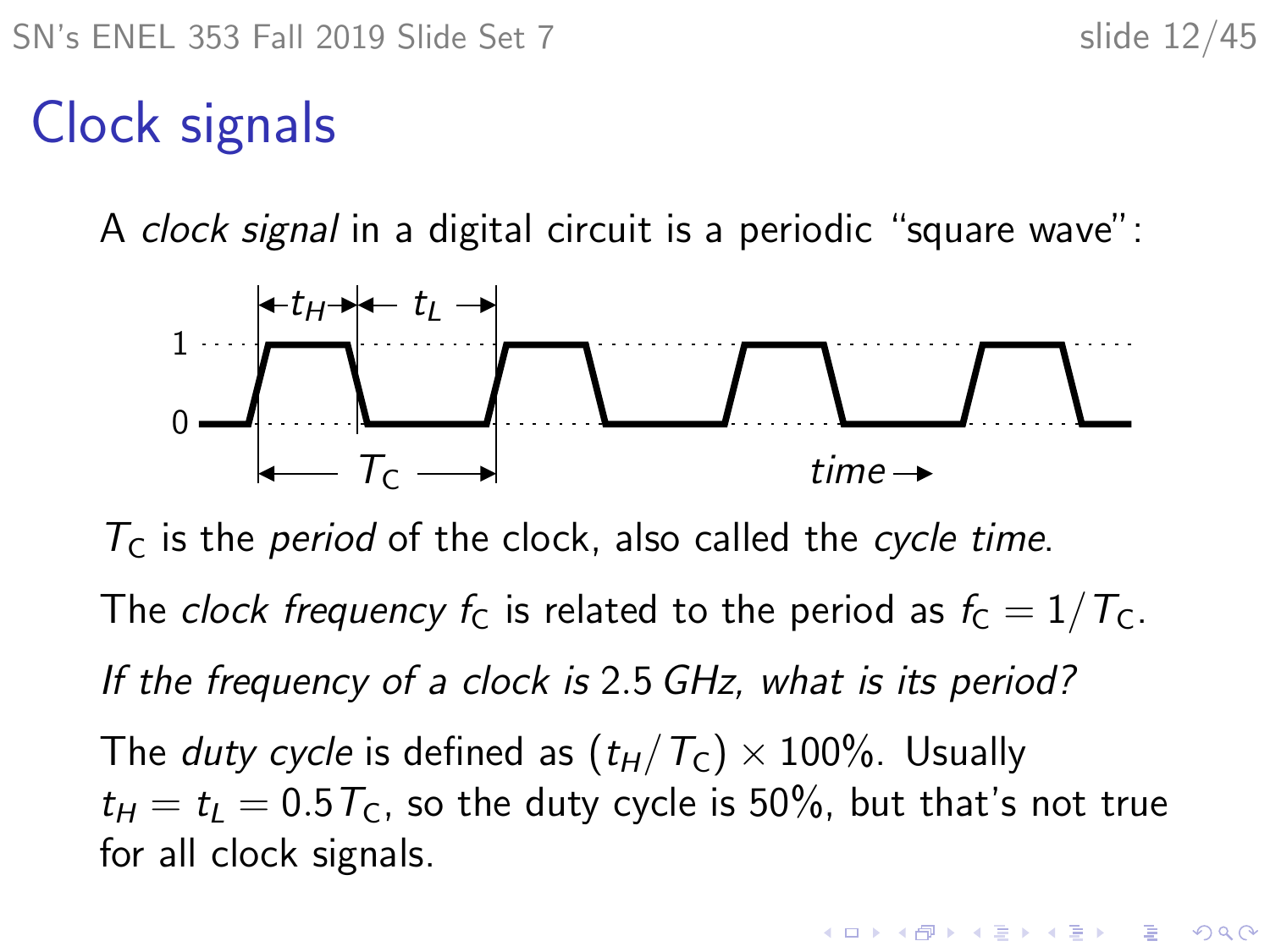4 0 > 4 4 + 4 = + 4 = + = + + 0 4 0 +

### Clock signals and sequential logic systems

In the most common kind of sequential circuit, a **common** clock signal is supplied to all of the D latches and/or D flip-flops in the circuit.

(D latches and D flip-flops are important sequential logic components that will be presented very soon.)

In digital integrated circuit design, distributing a common clock signal to all the latches and flip-flops in the circuit is just as important as making sure  $V_{DD}$  and ground are connected to all combinational and sequential elements.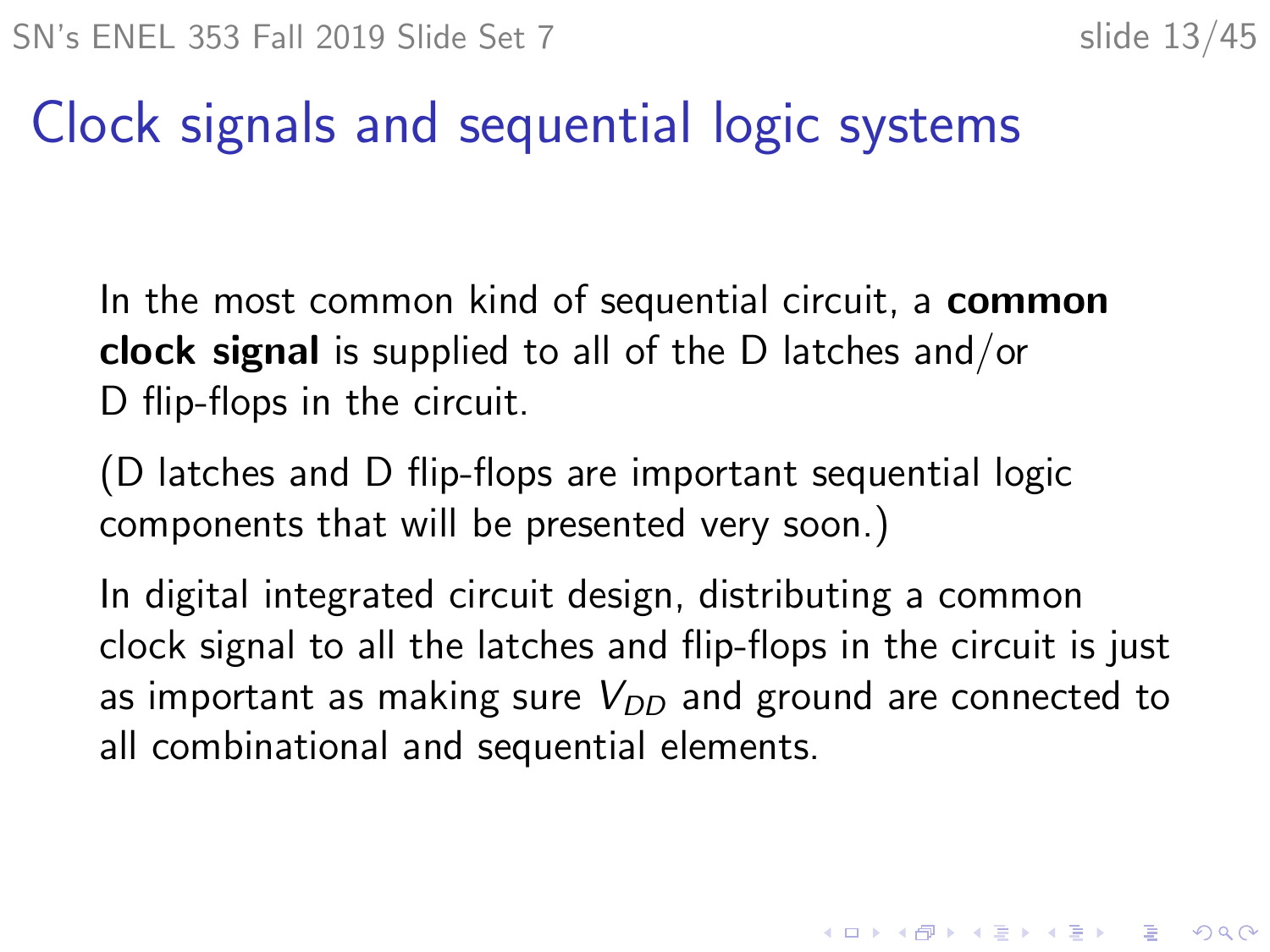#### <span id="page-13-0"></span>Outline of Slide Set 7

[Combinational versus Sequential Logic](#page-2-0)

[SR latches](#page-4-0)

[Clock signals](#page-10-0)

[The D latch](#page-13-0)

[Introduction to D Flip-Flops](#page-19-0)

[D flip-flop implementation using two D latches](#page-24-0)

[The clock divider](#page-27-0)

[Abbreviations and symbols for D flip-flops](#page-32-0)

N[-bit registers, enabled DFFs, resettable DDFs](#page-35-0)

[Synchronous and asynchronous sequential circuits](#page-41-0)

K ロ ▶ K 個 ▶ K 할 ▶ K 할 ▶ 이 할 → 9 Q Q →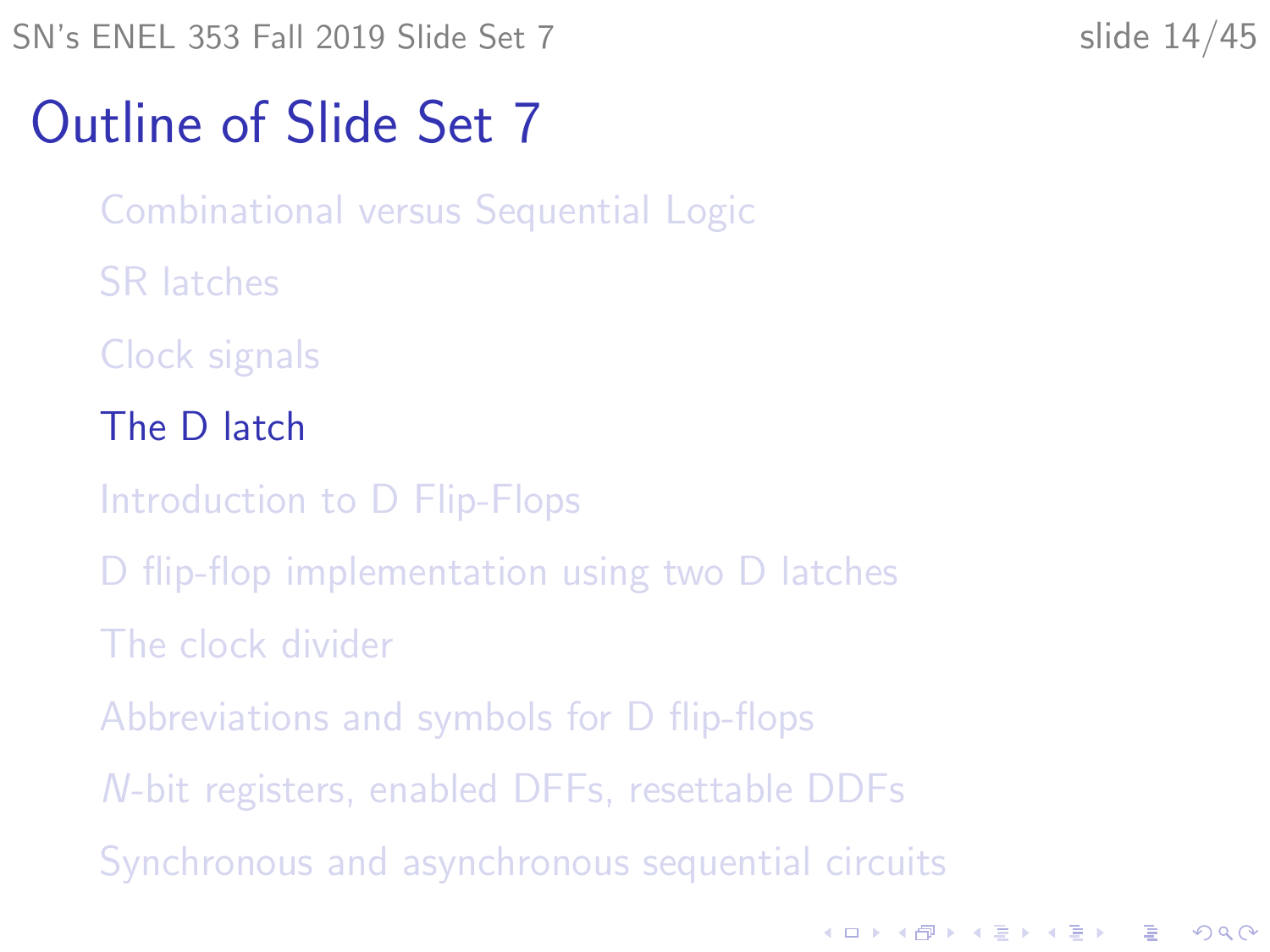SN's ENEL 353 Fall 2019 Slide Set 7 slide 15/45

 $\mathbf{A} \equiv \mathbf{A} + \mathbf{A} + \mathbf{B} + \mathbf{A} + \mathbf{B} + \mathbf{A} + \mathbf{B} + \mathbf{A} + \mathbf{B} + \mathbf{A} + \mathbf{B} + \mathbf{A} + \mathbf{B} + \mathbf{A} + \mathbf{B} + \mathbf{A} + \mathbf{B} + \mathbf{A} + \mathbf{B} + \mathbf{A} + \mathbf{B} + \mathbf{A} + \mathbf{B} + \mathbf{A} + \mathbf{B} + \mathbf{A} + \mathbf{B} + \mathbf{A} + \mathbf{B} + \mathbf{A} + \math$ 

 $2990$ 

#### Quick review of the SR latch, part 1



A pulse on S sets the state Q—drives it to 1.

A pulse on R resets the state Q—drives it to 0.

If there are no pulses on S or R, the state maintains its value as long as the circuit is powered up.

In normal operation,  $QN = \overline{Q}$ .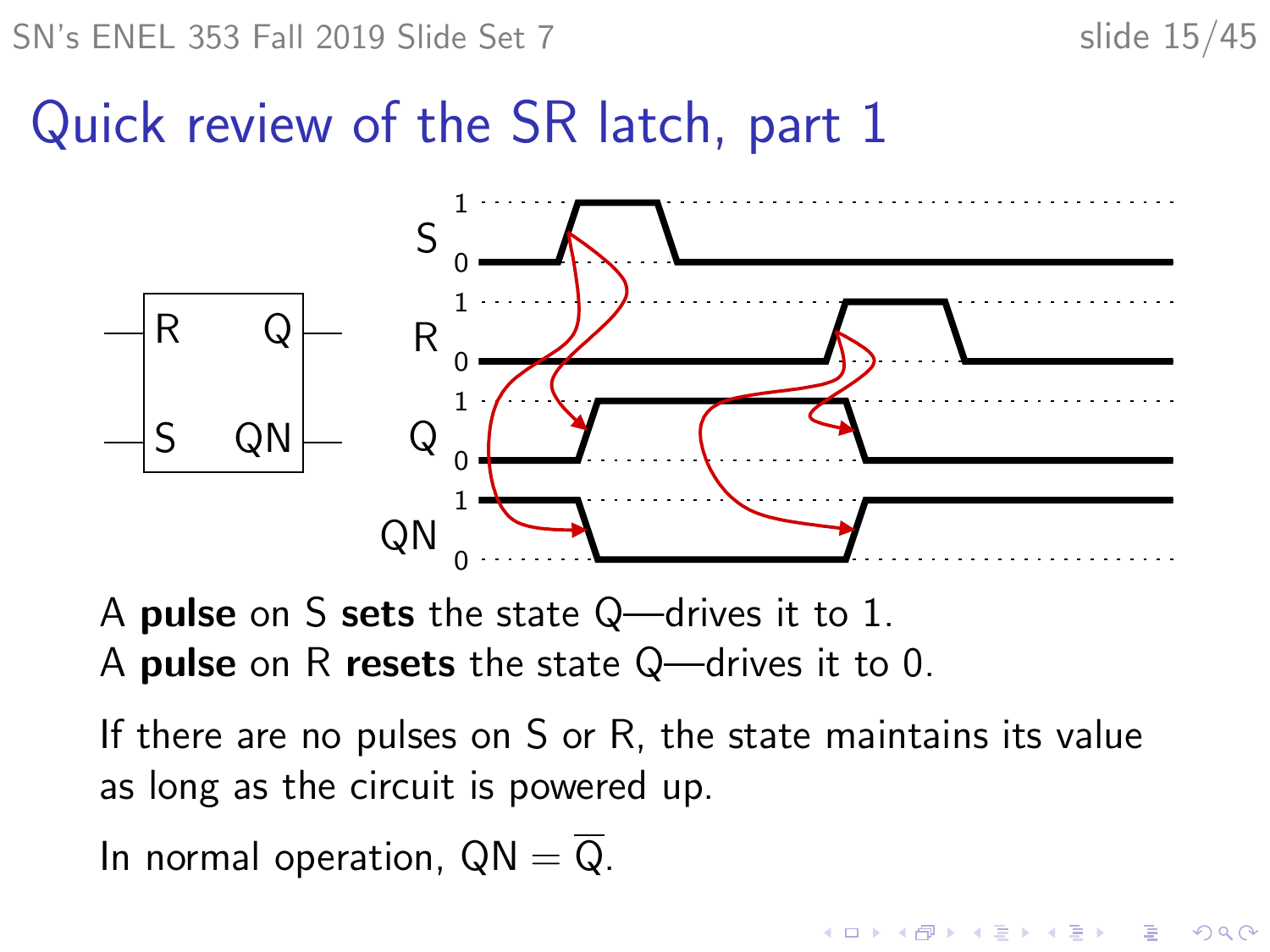#### Quick review of the SR latch, part 2



Asserting S and R at the same time (in other words, making  $S = R = 1$ ) should be avoided.

When  $S = R = 1$ , it's possible that  $Q = QN$ . For the NOR-based SR latch, we saw that when  $S = R = 1$ ,  $Q = QN = 0$ . (For a NAND-based SR latch, when  $S = R = 1$ , it turns out that  $Q = QN = 1.$ )

Behaviour of an SR latch when S and R make  $1 \rightarrow 0$ transitions at nearly the same time is unpredictable.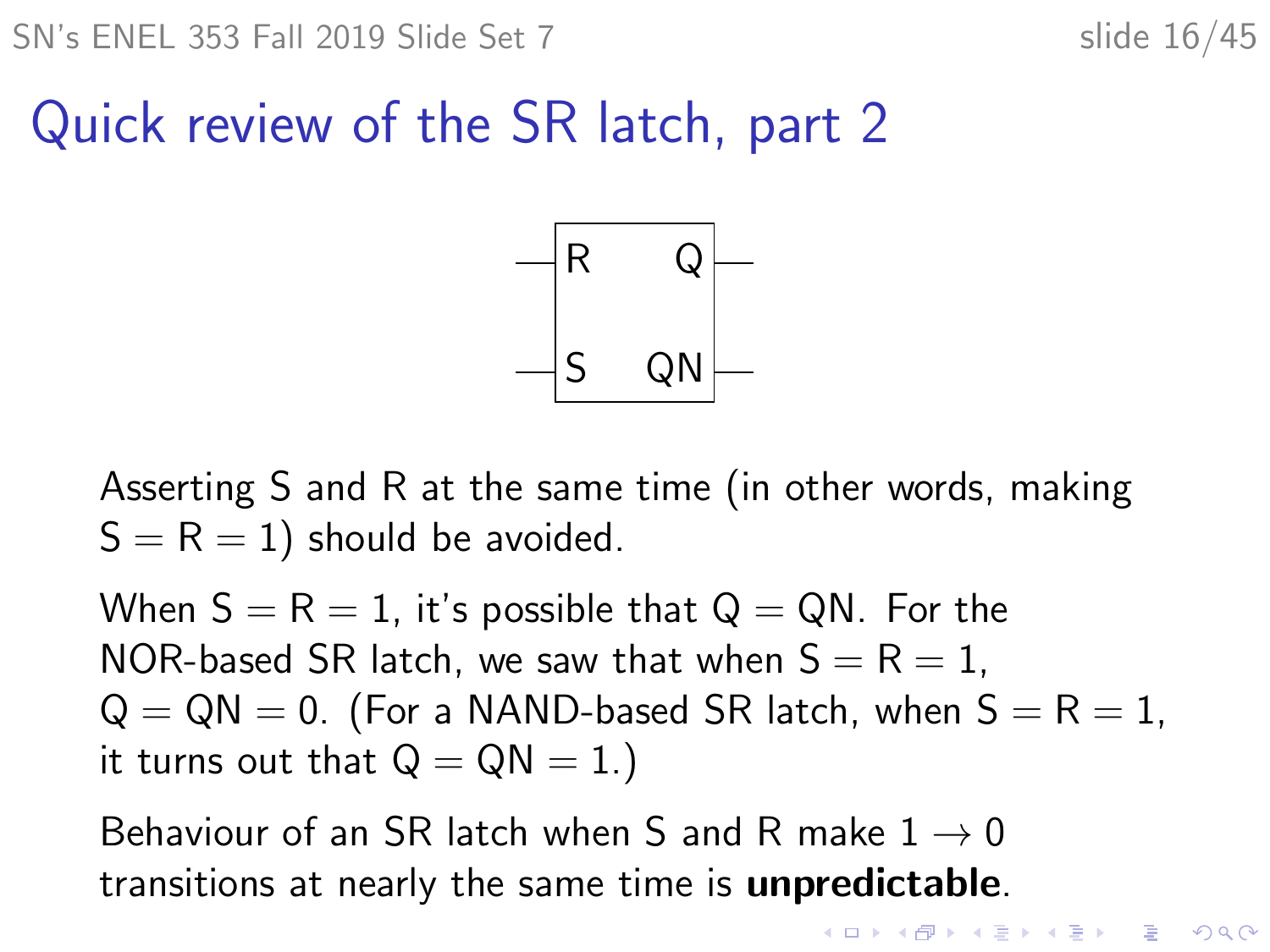$\mathbf{E} = \mathbf{A} \oplus \mathbf{B} + \mathbf{A} \oplus \mathbf{B} + \mathbf{A} \oplus \mathbf{B} + \mathbf{A} \oplus \mathbf{A}$ 

 $2990$ 

#### The D latch

A D latch has two input wires. One of them is called D, for **data**. The other is usually called CLK, and is usually connected to a clock signal.

One way to make a D latch is with an SR latch . . .



Why is it safe to label the D latch outputs as Q and  $\overline{Q}$ , rather than Q and QN as was done for the SR latch?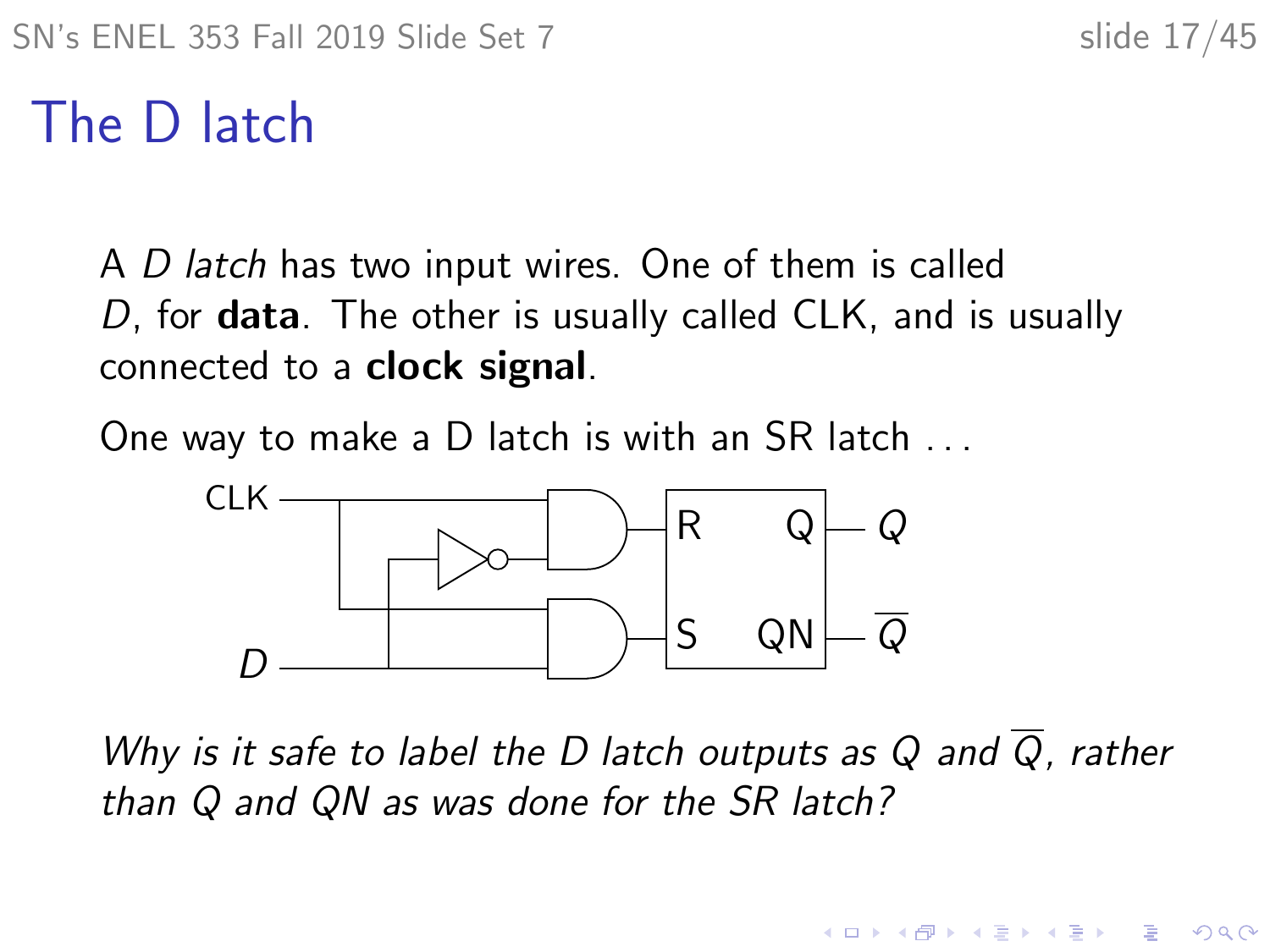#### **Behaviour of a D latch slide 18** slide 18

 $\Omega$ 



Let's complete the timing diagram below, then make some notes about D latch behaviour.



4 ロ トーィ 何 トーィ ヨ トーィ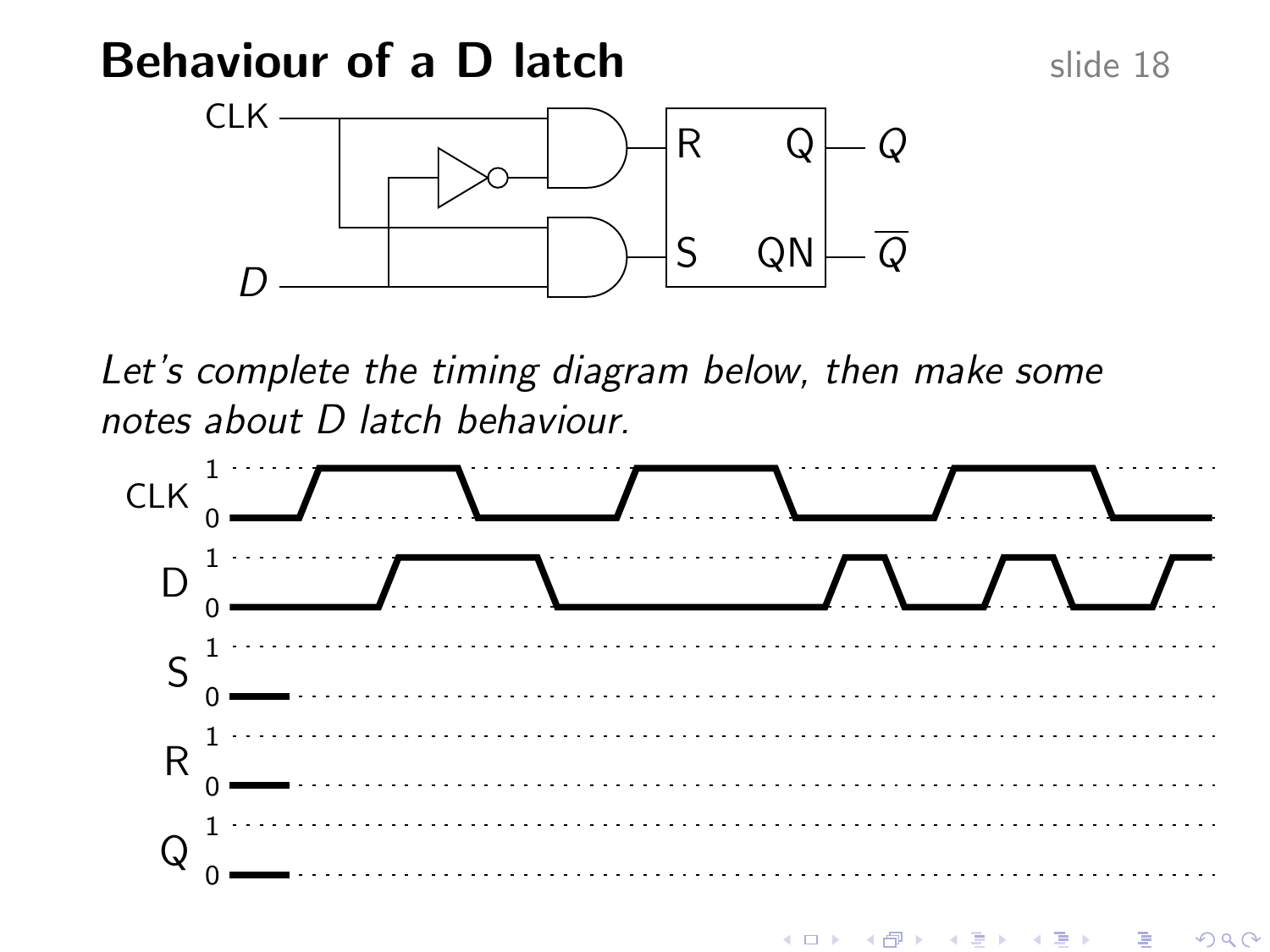$\mathbf{E} = \mathbf{A} \oplus \mathbf{B} + \mathbf{A} \oplus \mathbf{B} + \mathbf{A} \oplus \mathbf{B} + \mathbf{A} \oplus \mathbf{A}$ 

 $2990$ 

### Symbols for D latches and D flip-flops

Left: D latch. Right: D flip-flop.



The symbols look very similar, but there is a really significant difference in behaviour!

We'll now move on to studying D flip-flops, which are very important sequential logic elements.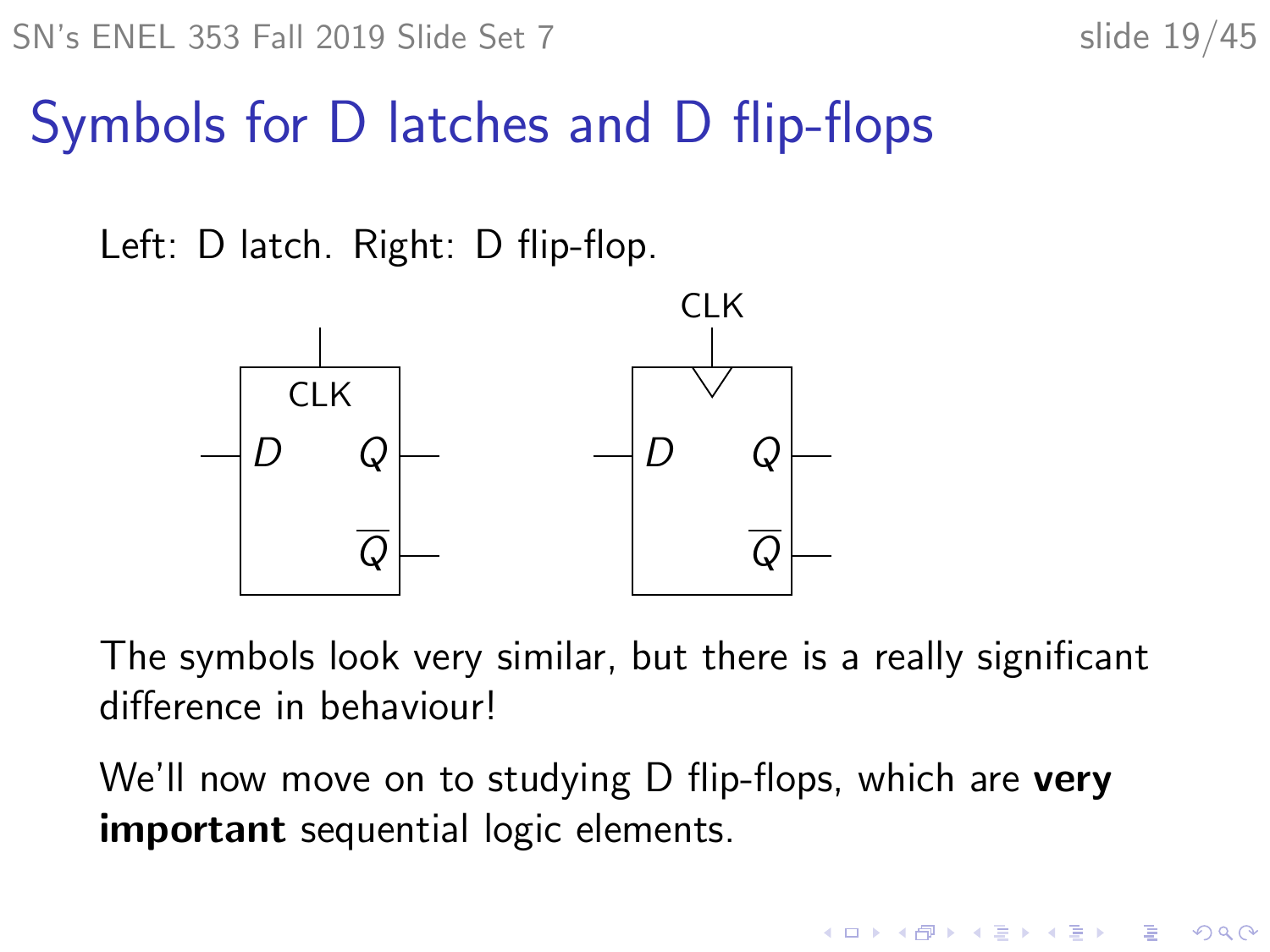<span id="page-19-0"></span>SN's ENEL 353 Fall 2019 Slide Set 7 slide 20/45

K ロ ▶ K 個 ▶ K 할 ▶ K 할 ▶ 이 할 → 9 Q Q →

#### Outline of Slide Set 7

[Combinational versus Sequential Logic](#page-2-0)

- [SR latches](#page-4-0)
- [Clock signals](#page-10-0)
- [The D latch](#page-13-0)
- [Introduction to D Flip-Flops](#page-19-0)
- [D flip-flop implementation using two D latches](#page-24-0)
- [The clock divider](#page-27-0)
- [Abbreviations and symbols for D flip-flops](#page-32-0)
- N[-bit registers, enabled DFFs, resettable DDFs](#page-35-0)
- [Synchronous and asynchronous sequential circuits](#page-41-0)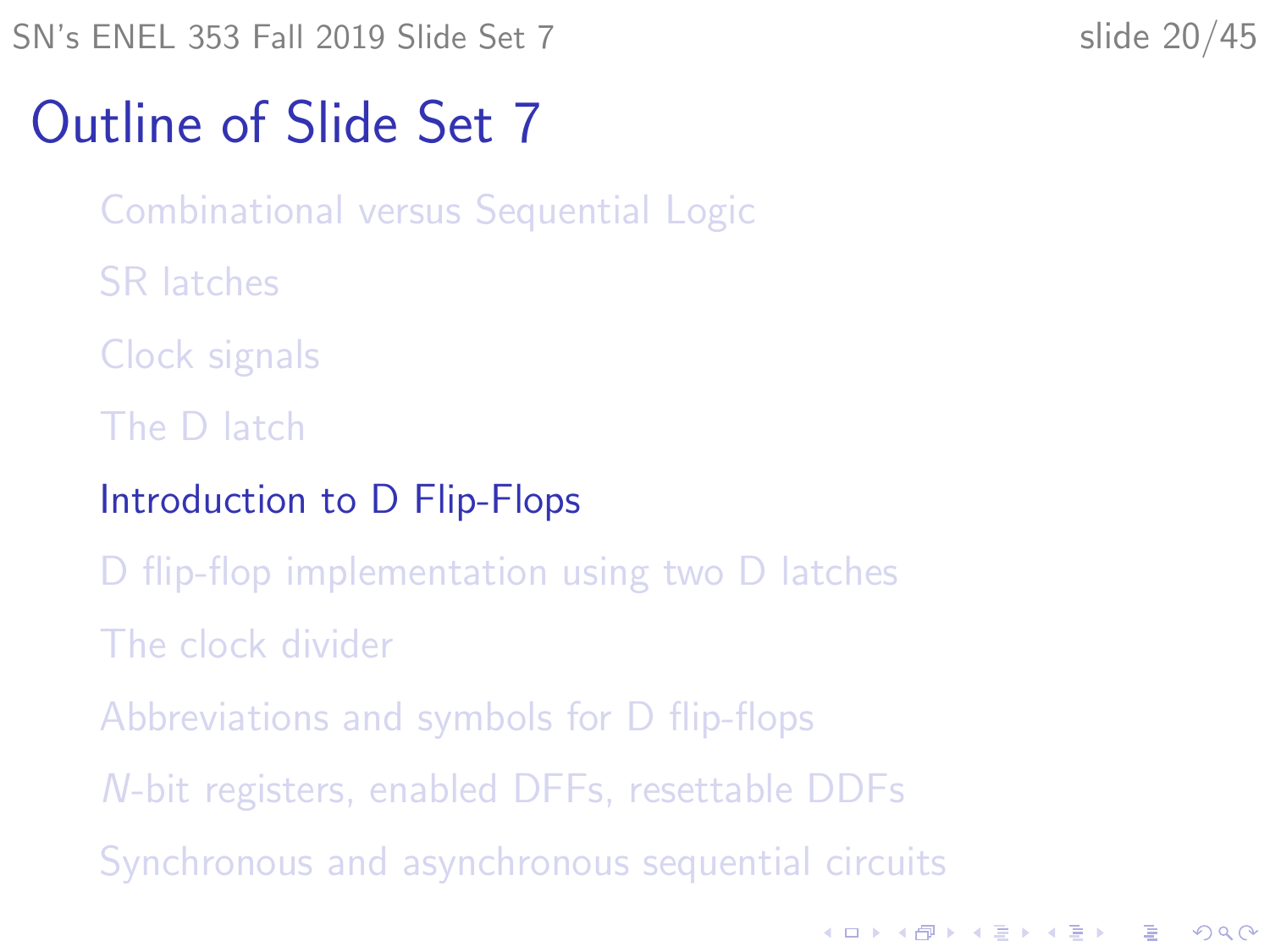KID KA KERKER KID KO

# D Flip-Flops: Essential components in almost all sequential circuits!!!

In learning about **combinational** logic circuits, it would be impossible to make progress without knowing exactly what NOT, AND and OR gates do.

Similarly, it is impossible to understand most **sequential** circuits without knowing exactly what the basic behaviour of a **D** flip-flop is  $\ldots$  how the state of a D flip-flop changes in response to its input signals.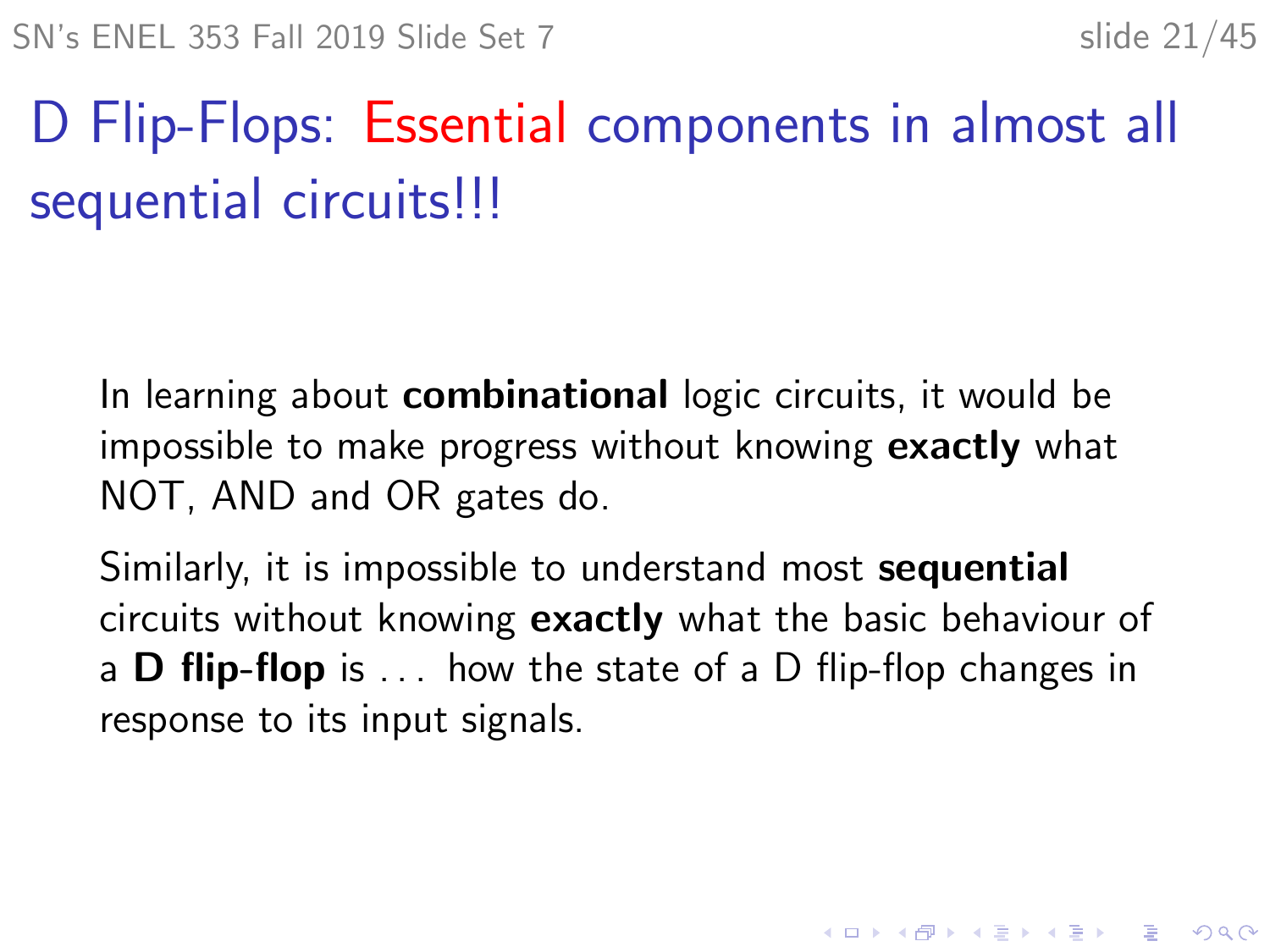**KORKARYKERKER POLO** 

### Clock edges

Transitions between logic levels in a clock signal are usually called *clock edges*.

A 0  $\rightarrow$  1 transition is called a *rising edge* or a *positive edge*.

A 1  $\rightarrow$  0 transition is called a *falling edge* or a *negative edge*. Let's make a sketch of a clock signal and label the rising and falling edges.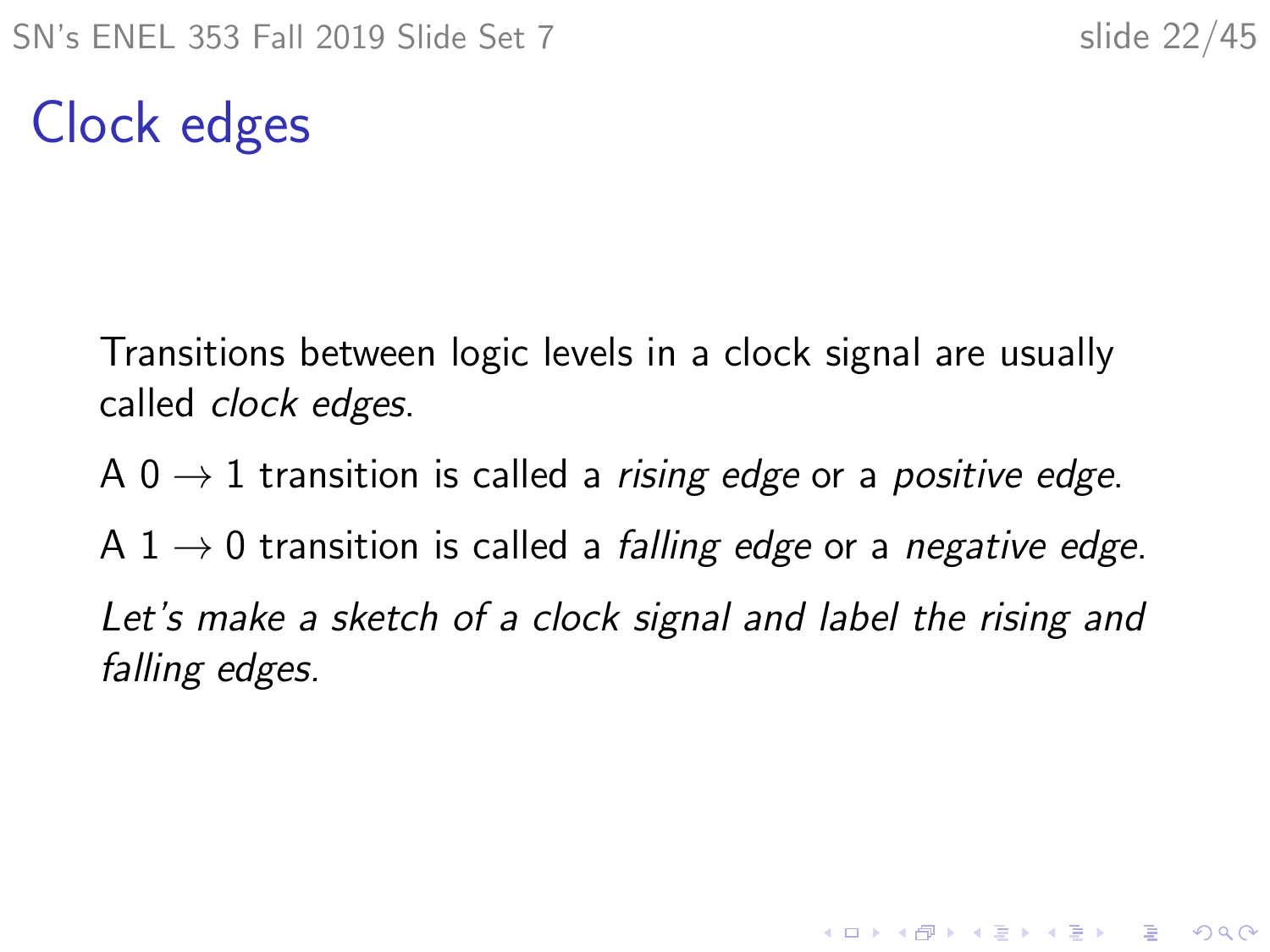**KORKARYKERKER POLO** 

#### A good quote from your textbook

#### From page 114 of Harris and Harris:

A D flip-flop copies D to Q on the rising edge of the clock, and remembers its state at all other times. Reread this definition until you have it memorized; one of the most common problems for beginning digital designers is to forget what a flip-flop does.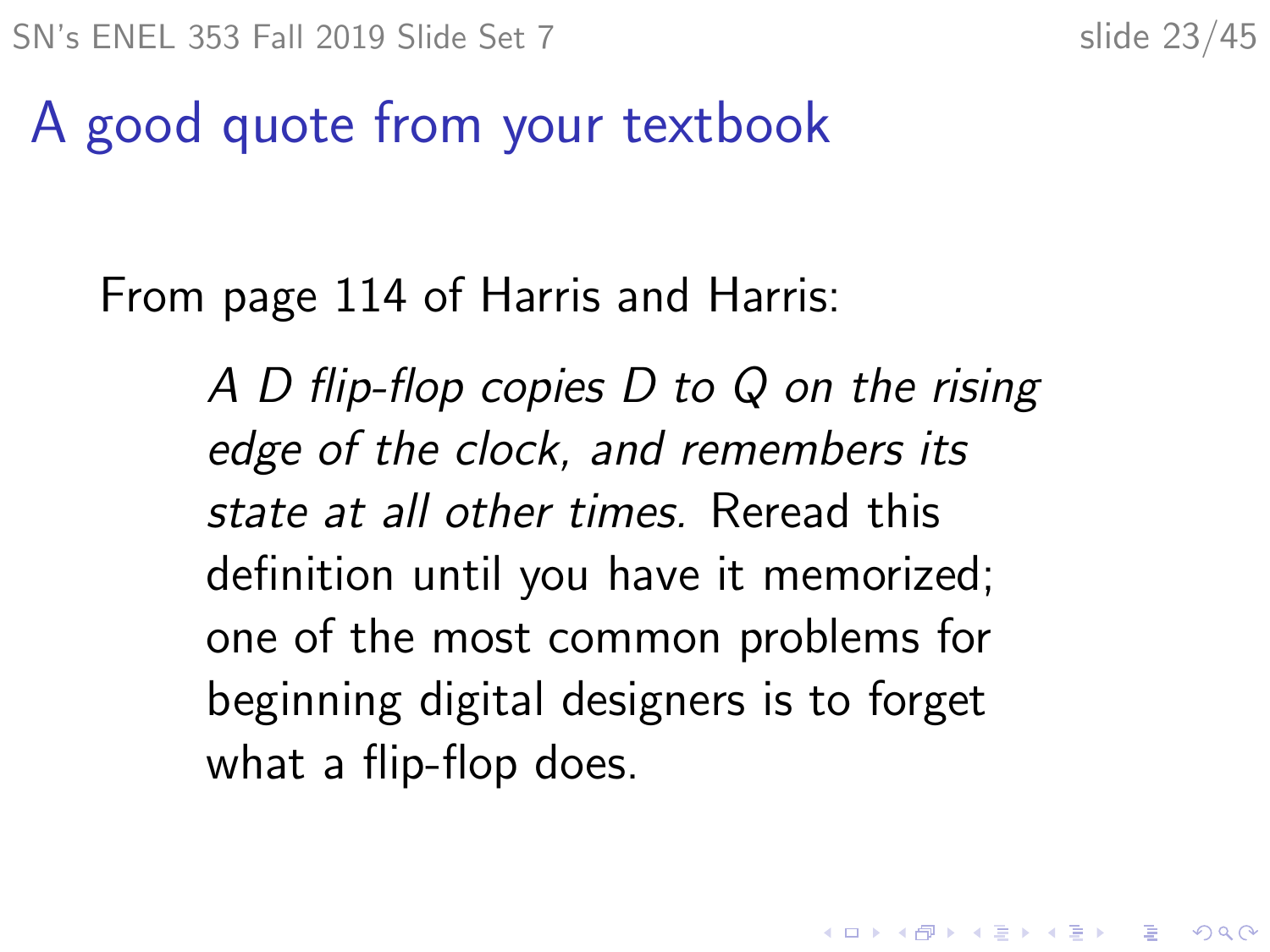

### Learning D flip-flip behaviour by example



**KOD KAR KED KED E YOUN**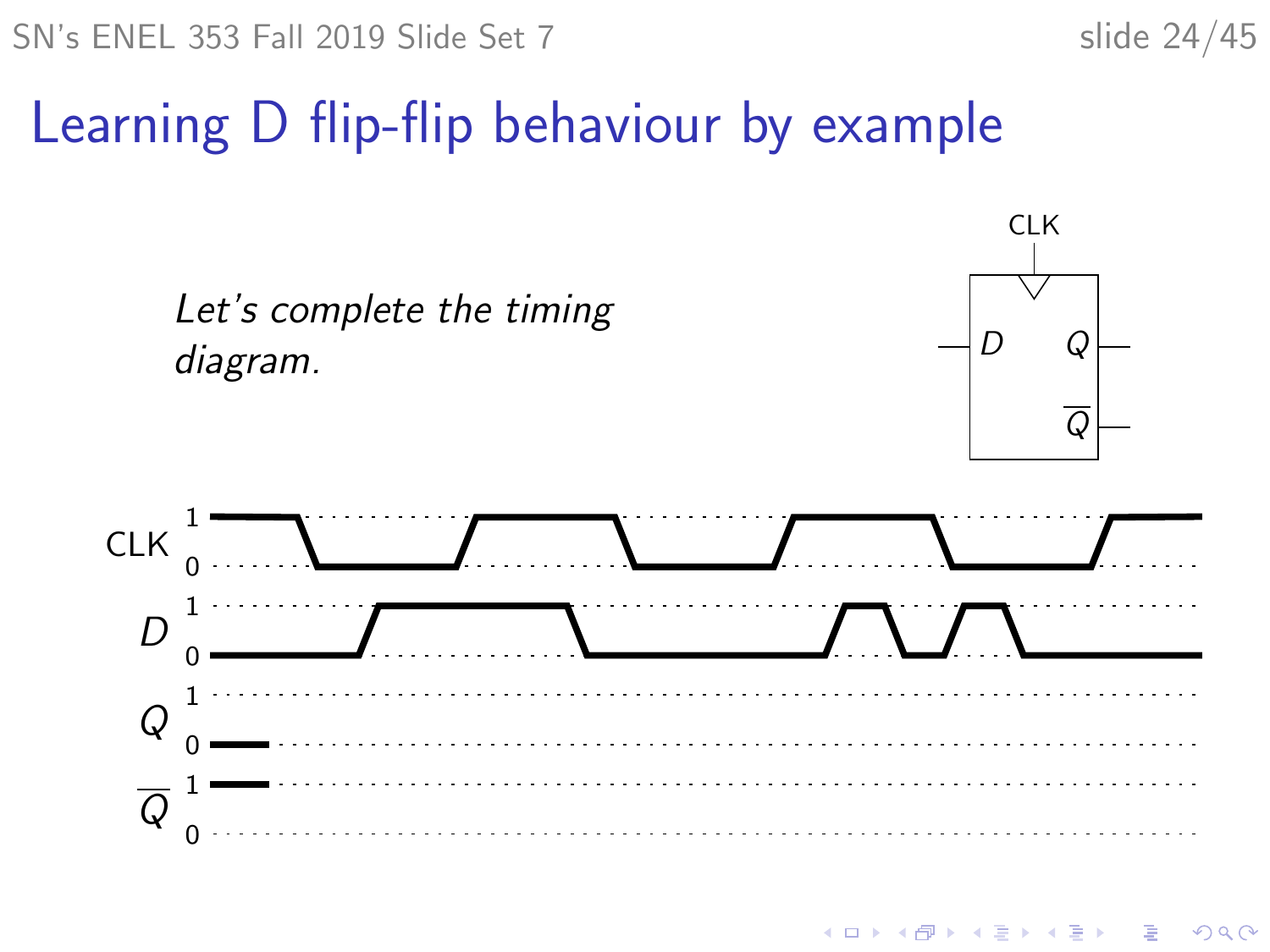K ロ ▶ K 個 ▶ K 할 ▶ K 할 ▶ 이 할 → 9 Q Q →

#### <span id="page-24-0"></span>Outline of Slide Set 7

[Combinational versus Sequential Logic](#page-2-0)

- [SR latches](#page-4-0)
- [Clock signals](#page-10-0)
- [The D latch](#page-13-0)
- [Introduction to D Flip-Flops](#page-19-0)
- [D flip-flop implementation using two D latches](#page-24-0)
- [The clock divider](#page-27-0)
- [Abbreviations and symbols for D flip-flops](#page-32-0)
- N[-bit registers, enabled DFFs, resettable DDFs](#page-35-0)
- [Synchronous and asynchronous sequential circuits](#page-41-0)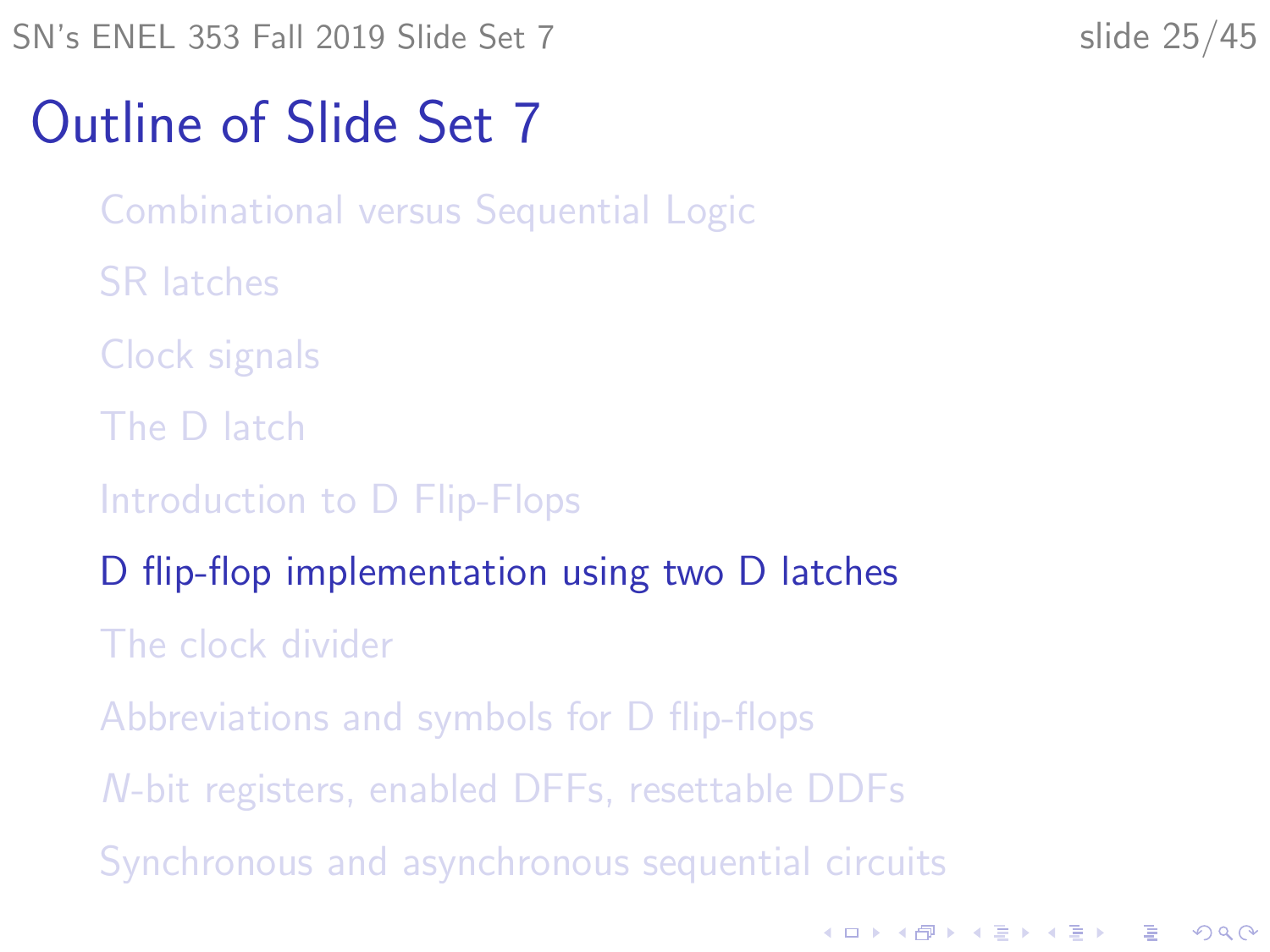# D flip-flop implementation using two D latches: "master-slave" configuration



Your instructor thinks that grabber-holder would be a more descriptive (and less creepy) name than master-slave for this kind of D flip-flop design.

Let's make some notes on the jobs done by the master and slave latches in this circuit.

**KORKARYKERKER POLO**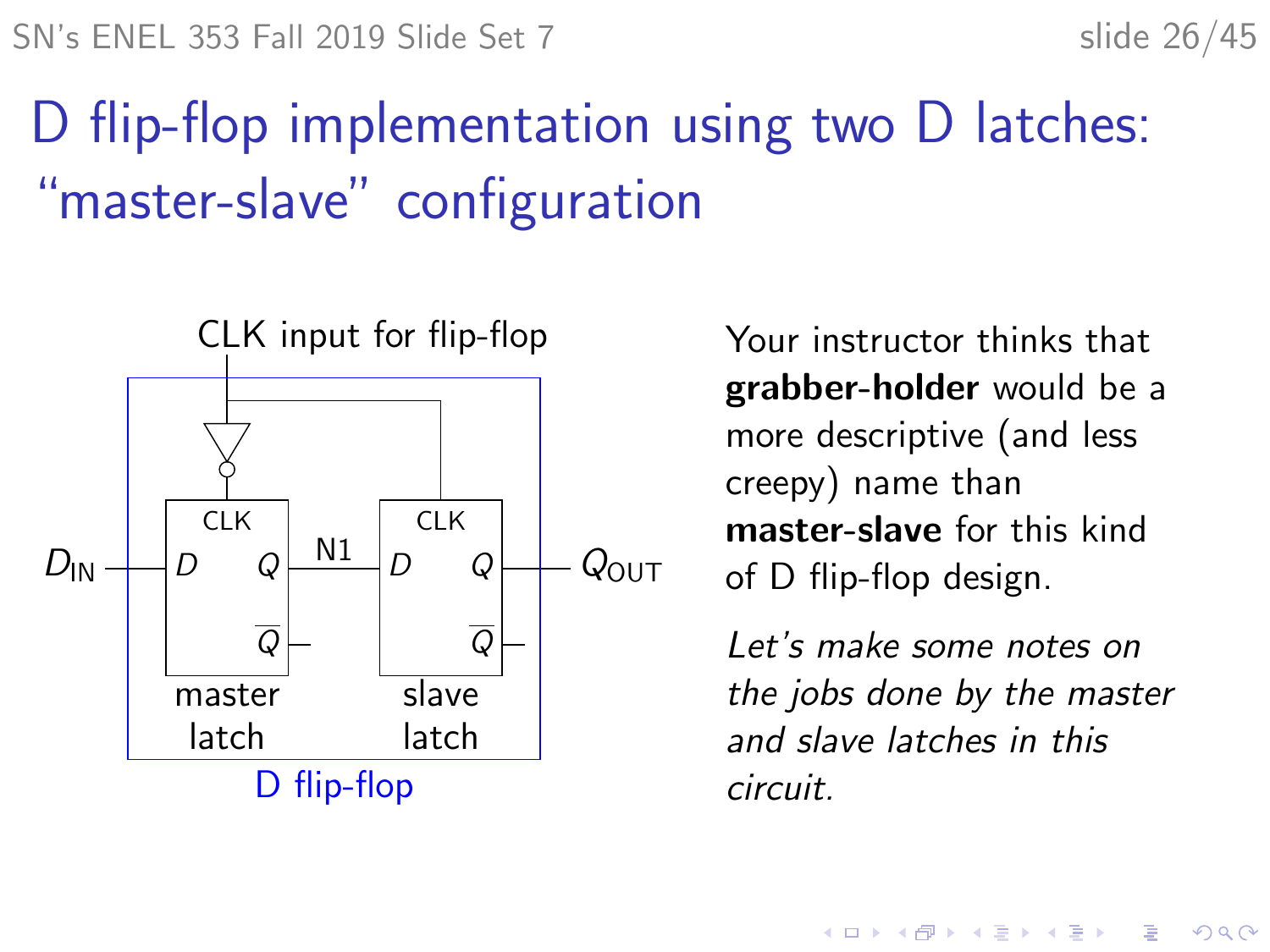

slide 27

Let's see how this circuit works by completing this diagram ...

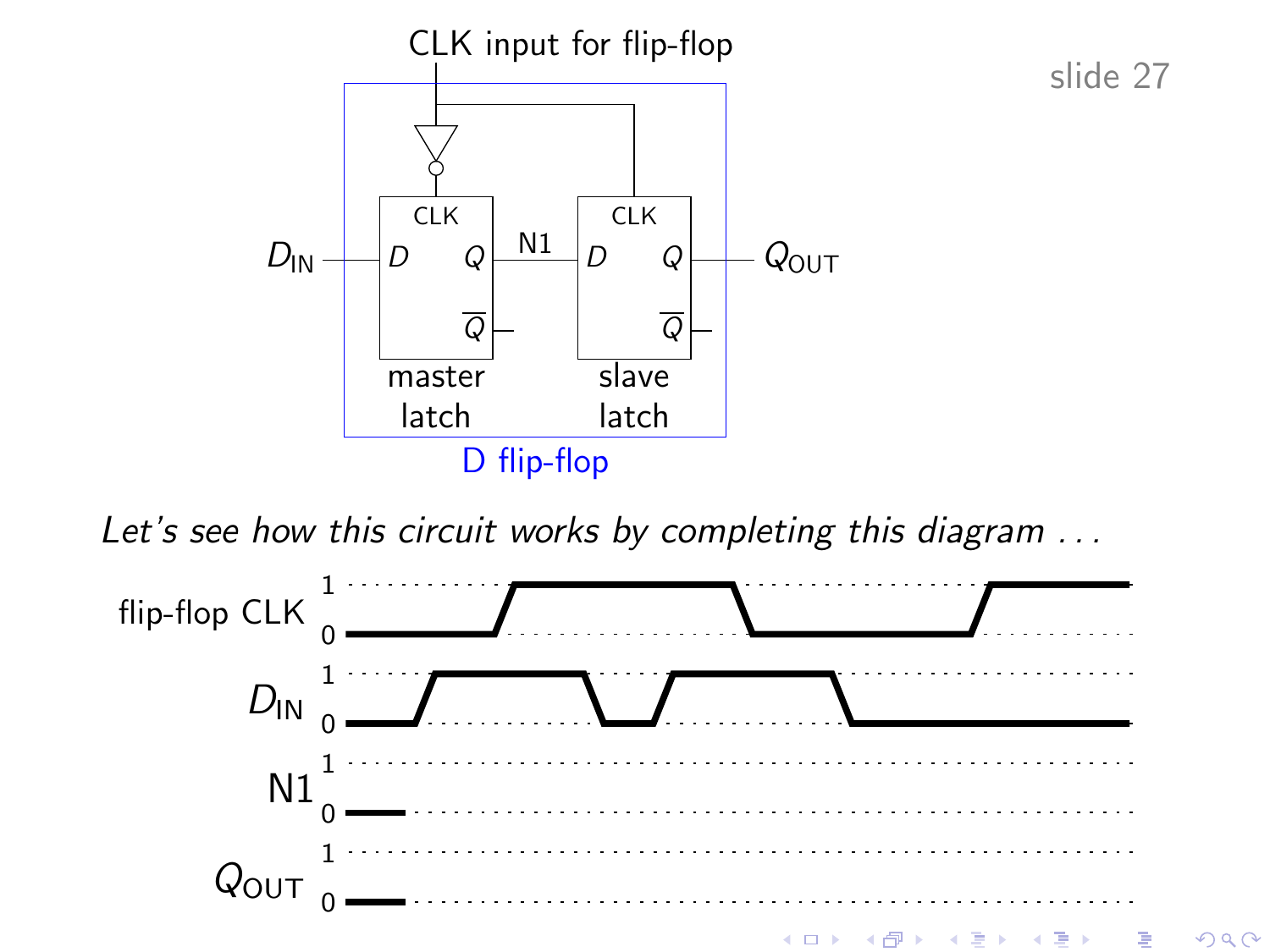**KORKARYKERKER POLO** 

#### <span id="page-27-0"></span>Outline of Slide Set 7

[Combinational versus Sequential Logic](#page-2-0)

- [SR latches](#page-4-0)
- [Clock signals](#page-10-0)
- [The D latch](#page-13-0)
- [Introduction to D Flip-Flops](#page-19-0)
- [D flip-flop implementation using two D latches](#page-24-0)
- [The clock divider](#page-27-0)
- [Abbreviations and symbols for D flip-flops](#page-32-0)
- N[-bit registers, enabled DFFs, resettable DDFs](#page-35-0)
- [Synchronous and asynchronous sequential circuits](#page-41-0)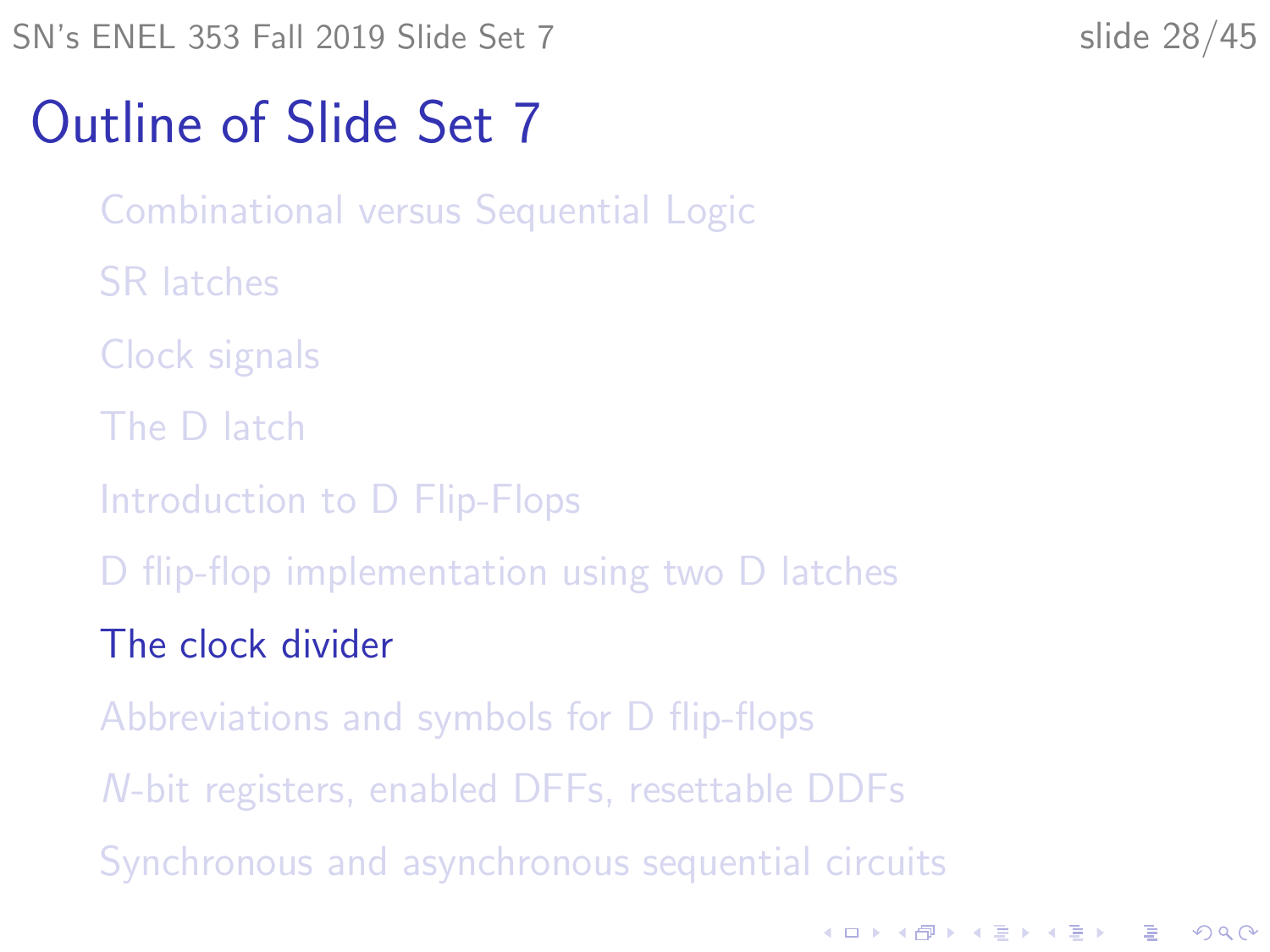#### The clock divider  $\frac{1}{2}$  slide 29

This simple and useful circuit can be built with a D flip-flop and an inverter. The output CLK2 is a clock signal with half the frequency of the input CLK1.



If the frequency of CLK1 is, say, 100 kHz, the signals will look like this on an oscilloscope . . .



The basic behaviour of a D flip-flop explains why CLK2 is constant between rising edges of CLK1. But what is going on at those **rising edges?** According to the inverter,  $D = \overline{Q}$ , but according to the flip-flop,  $Q = D$ . It seems like D has to be 0 and 1 at the same time!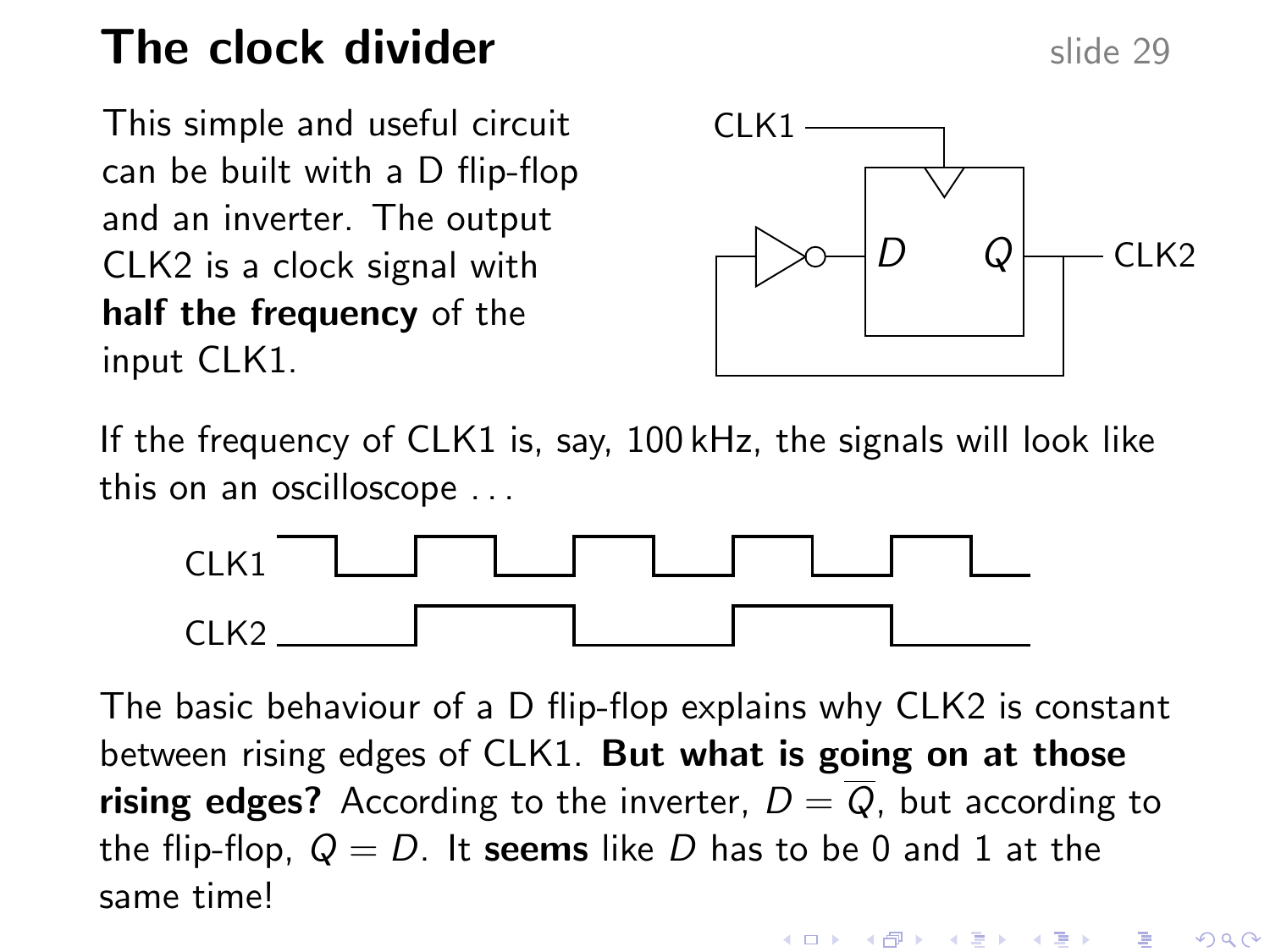### How the clock divider works

We already know that the inverter has a minimum delay  $t_{\text{cd}}$ .

The flip-flop is a physical device, so it also has a minimum delay, which is called  $t_{\text{cca}}$ . Let's make some notes about  $t_{cc}$ .



 $(1, 1)$   $(1, 1)$   $(1, 1)$   $(1, 1)$   $(1, 1)$   $(1, 1)$   $(1, 1)$   $(1, 1)$ 

 $\equiv$ 

 $2Q$ 

Now let's study what happens when  $Q = 0$  just before a rising edge of CLK1, and when  $Q = 1$  just before a rising edge of  $CI K1$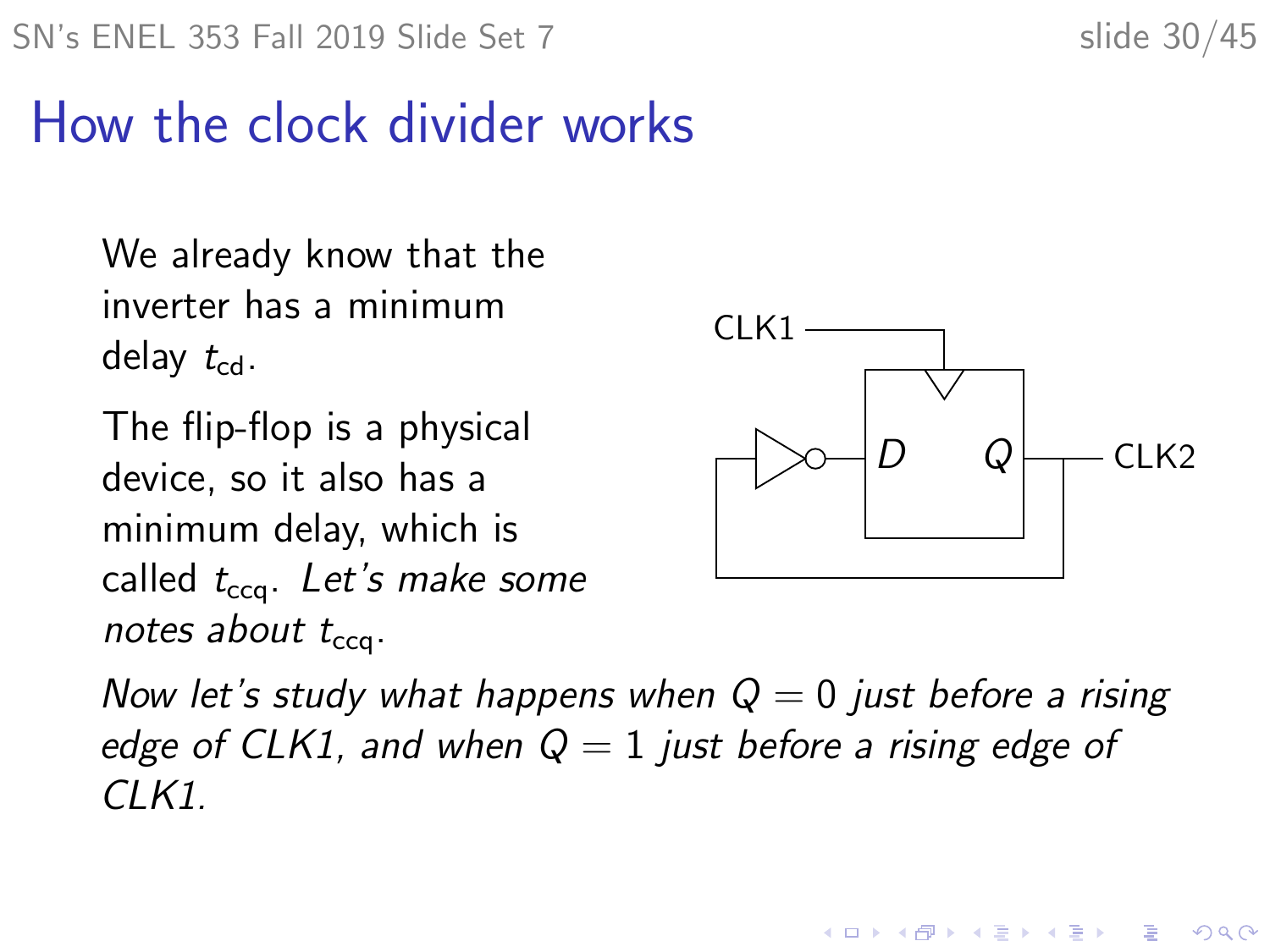## A small amount of delay is a good thing!

We've just seen that delays in the clock divider circuit are essential in making it work.

The same idea is true for most other systems built using D flip-flops.

Of course, long delays are bad—they result in circuits that are slow or unreliable, or both.

Note: There is much more to learn about timing of flip-flop circuits, but we won't do that until we get to Section 3.5 of Harris & Harris.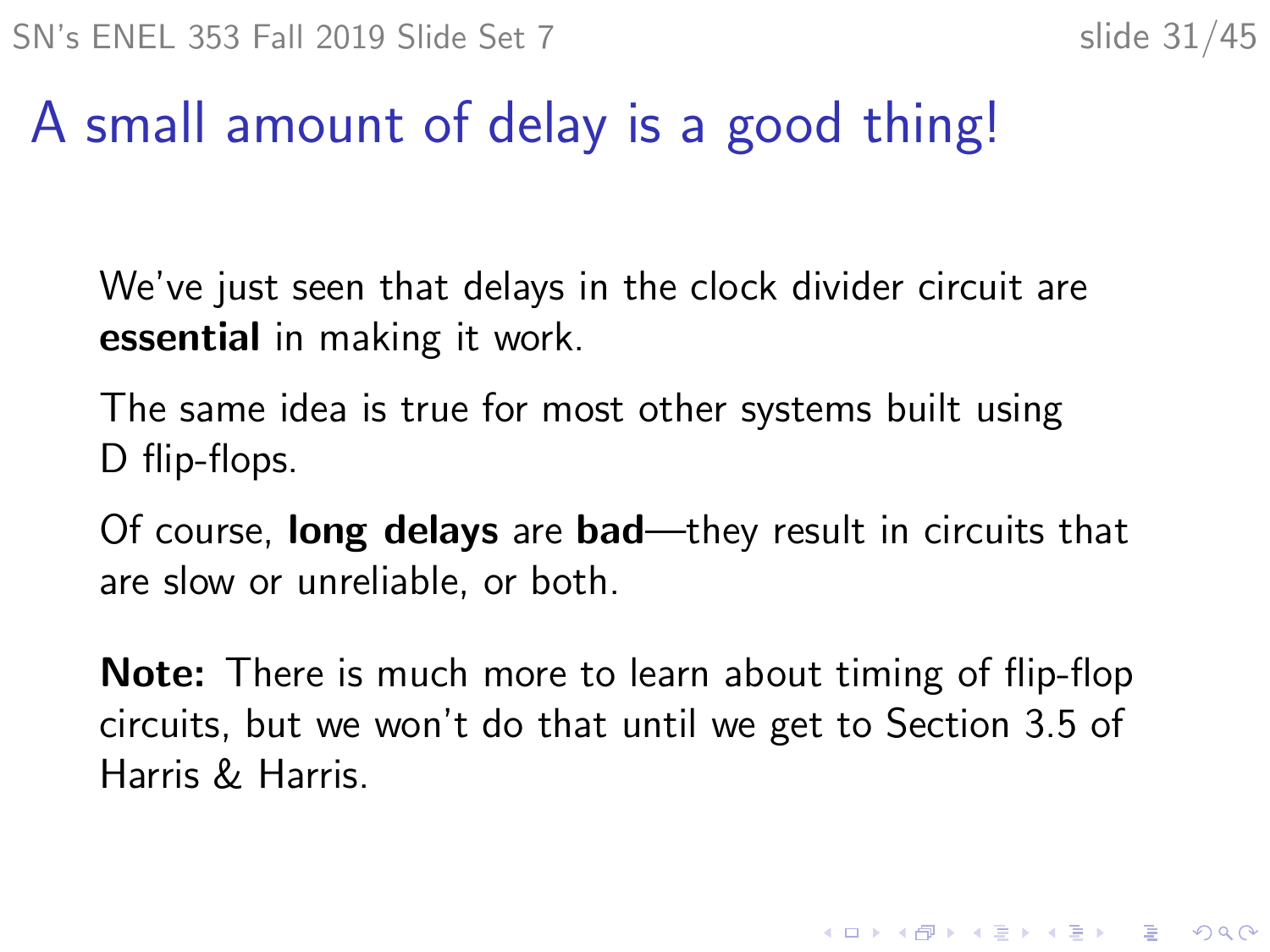**KORK EXTERNE PROVIDE** 

#### About the clock edges visible on the 'scope . . .

A few slides back it was suggested that if the clock divider input frequency was 100 kHz, the input and output signals would look like this on an oscilloscope . . .



Why do all the clock edges appear to be perfectly vertical? Why do the edges on CLK2 appear to occur at exactly the same time as rising edges on CLK1?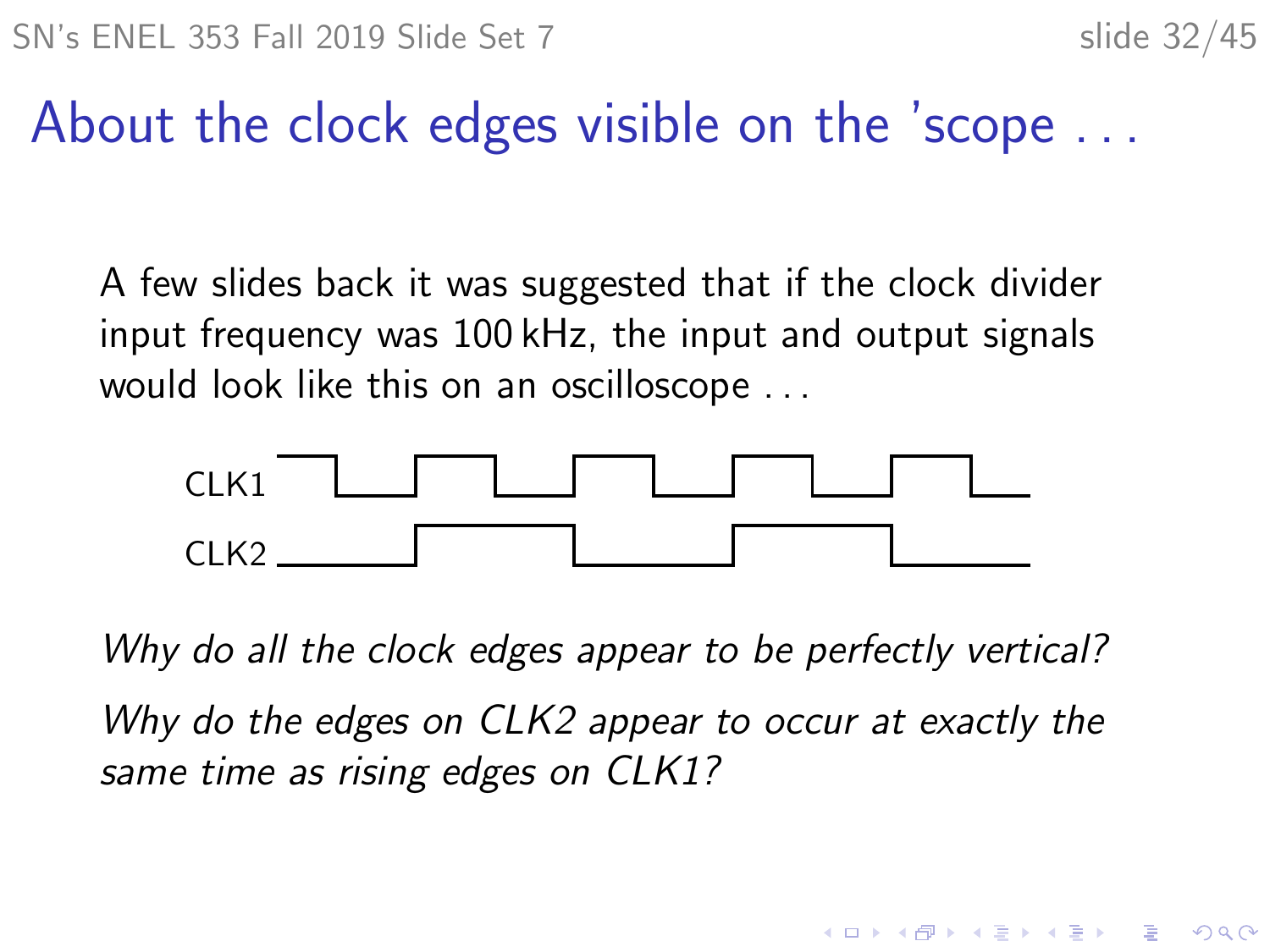**KORKARYKERKER POLO** 

#### <span id="page-32-0"></span>Outline of Slide Set 7

[Combinational versus Sequential Logic](#page-2-0)

- [SR latches](#page-4-0)
- [Clock signals](#page-10-0)
- [The D latch](#page-13-0)
- [Introduction to D Flip-Flops](#page-19-0)
- [D flip-flop implementation using two D latches](#page-24-0)
- [The clock divider](#page-27-0)
- [Abbreviations and symbols for D flip-flops](#page-32-0)
- N[-bit registers, enabled DFFs, resettable DDFs](#page-35-0)
- [Synchronous and asynchronous sequential circuits](#page-41-0)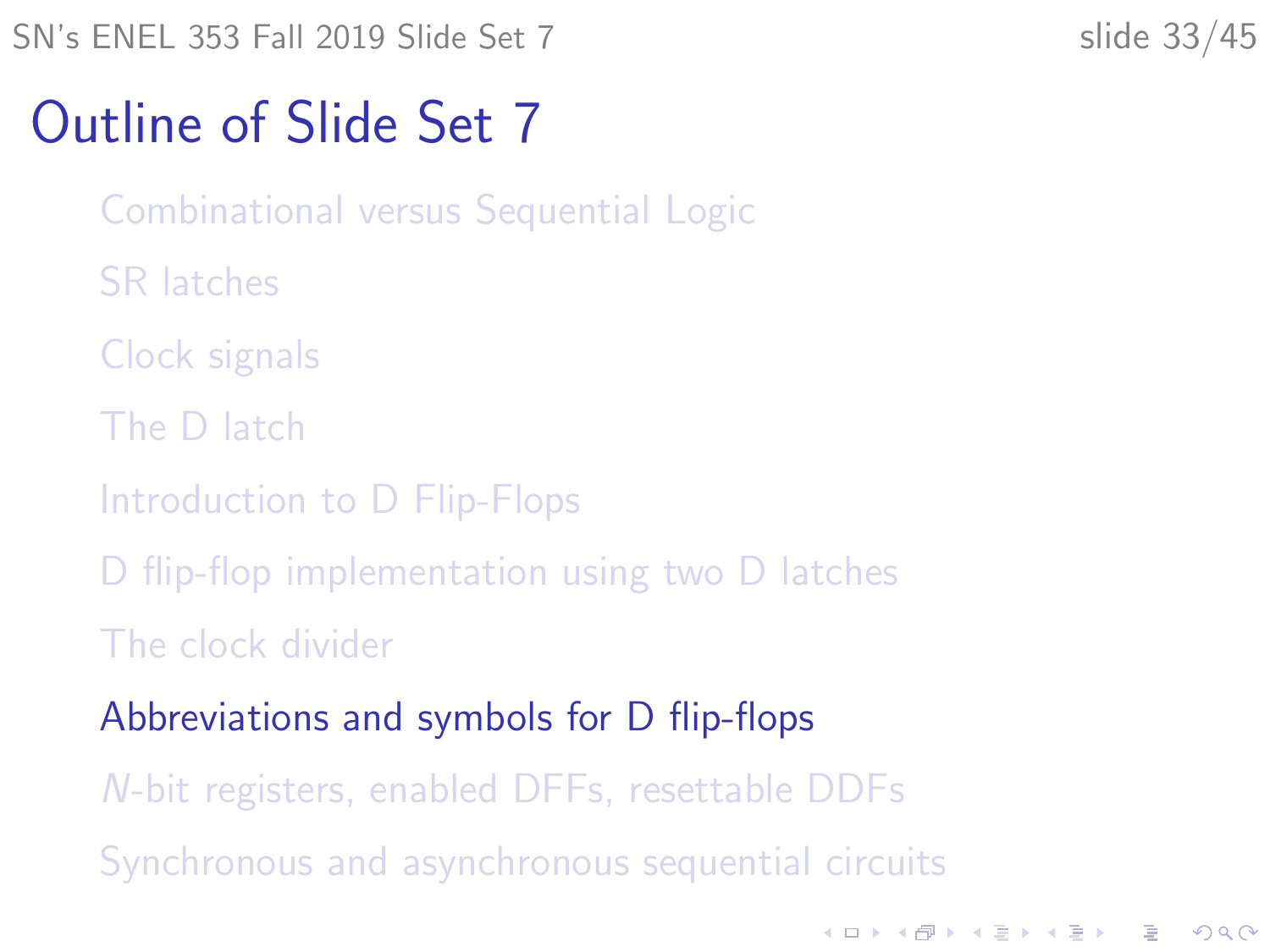K ロ ▶ K 個 ▶ K 할 ▶ K 할 ▶ 이 할 → 9 Q Q →

#### Abbreviations for "D flip-flop"

DFF is short, simple and obvious, so we'll use it in this course. Some literature uses the term flop, which is short but possibly ambiguous.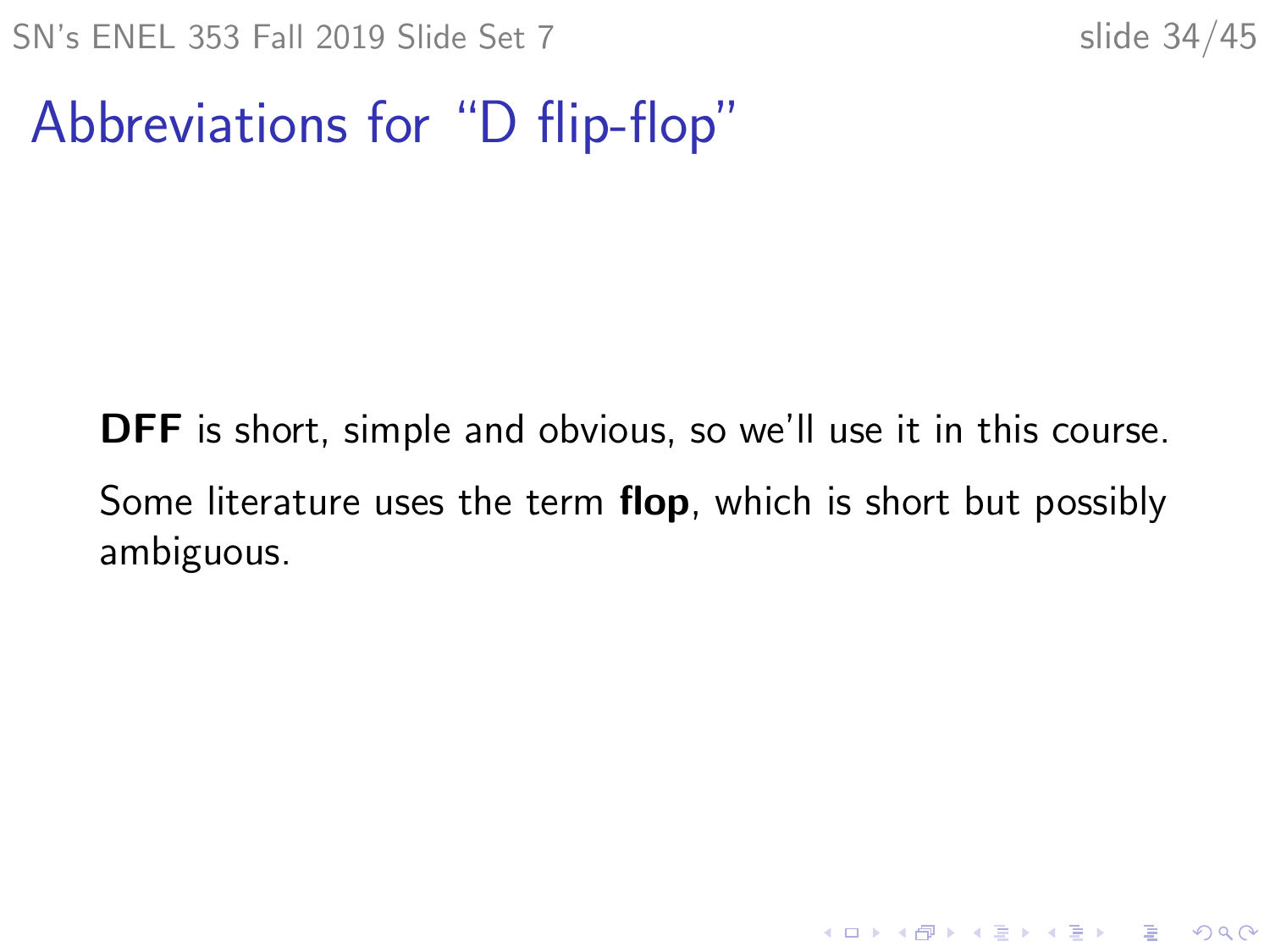## Symbols for D flip-flops

In symbols, the **triangle** on the CLK input indicates an edge-triggered device.



All DFF designs have an internal  $\overline{Q}$  signal, but many of them, to save space and power, do not make  $\overline{Q}$  available as an output.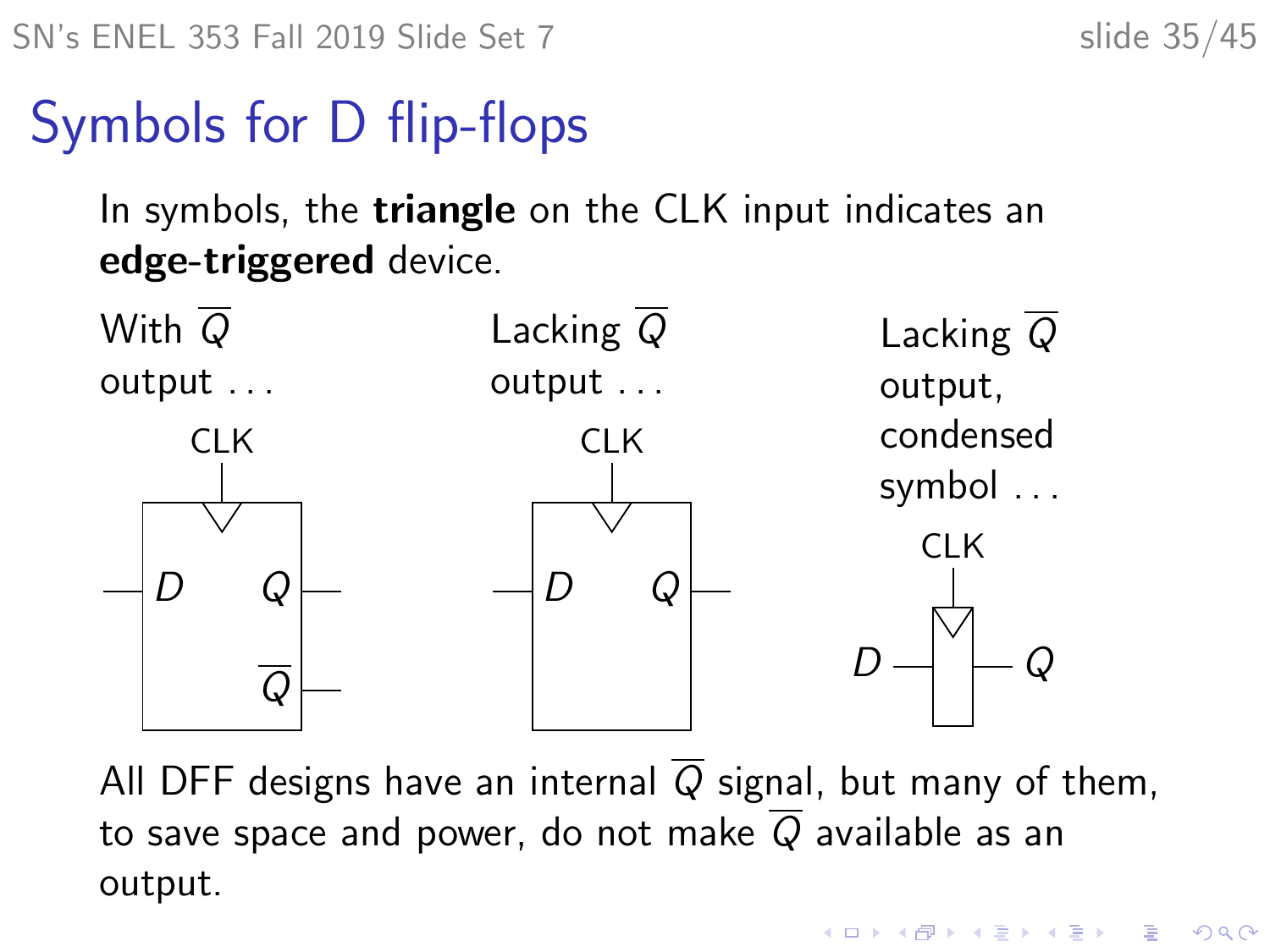K ロ ▶ K 個 ▶ K 할 ▶ K 할 ▶ 이 할 → 9 Q Q →

#### <span id="page-35-0"></span>Outline of Slide Set 7

[Combinational versus Sequential Logic](#page-2-0)

- [SR latches](#page-4-0)
- [Clock signals](#page-10-0)
- [The D latch](#page-13-0)
- [Introduction to D Flip-Flops](#page-19-0)
- [D flip-flop implementation using two D latches](#page-24-0)
- [The clock divider](#page-27-0)
- [Abbreviations and symbols for D flip-flops](#page-32-0)

N[-bit registers, enabled DFFs, resettable DDFs](#page-35-0)

[Synchronous and asynchronous sequential circuits](#page-41-0)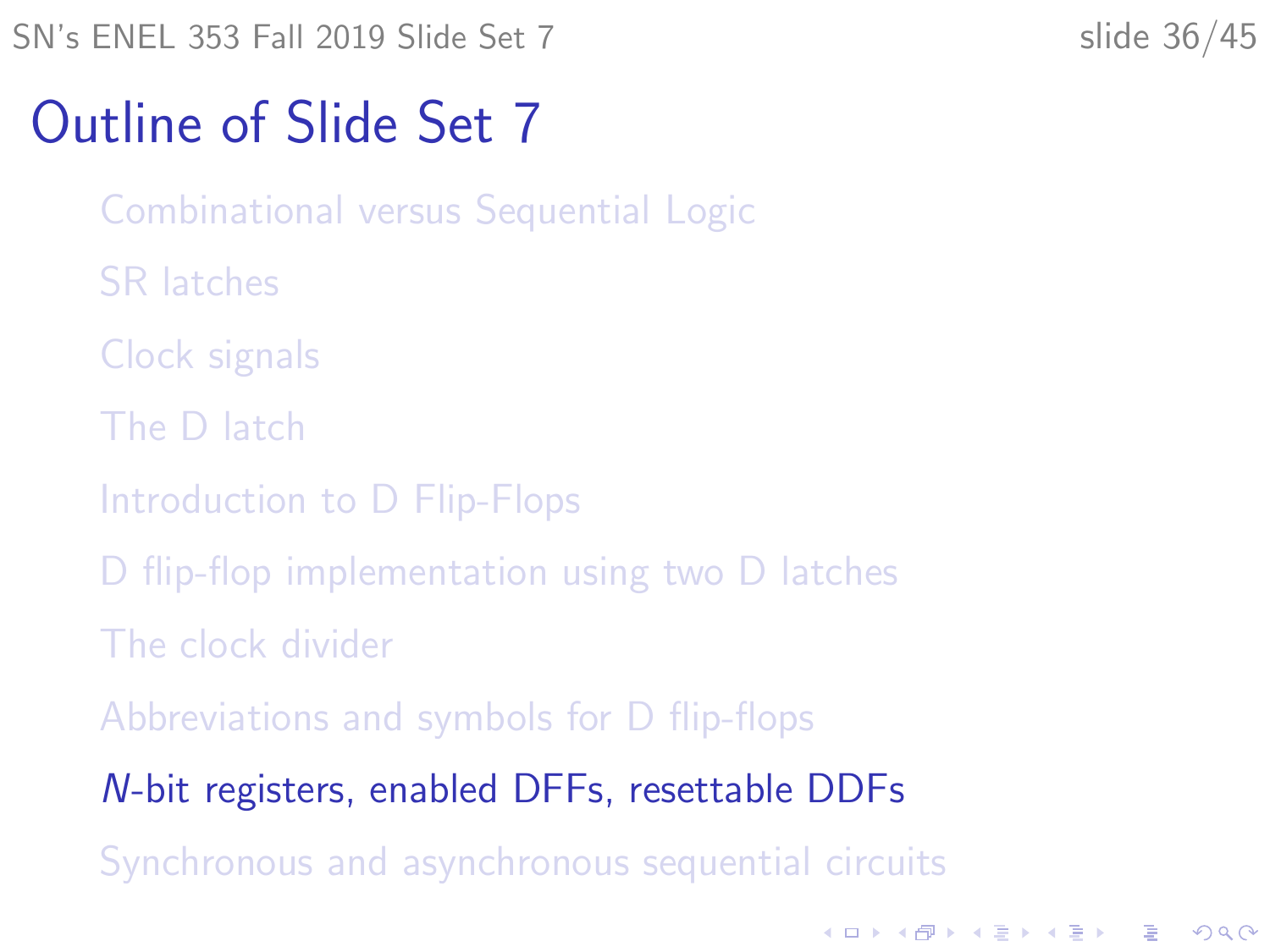## N-bit registers

An N-bit register is a group of N DFFs with a common CLK input.

At right, (a) shows 4 DFFs configured as a 4-bit register, and (b) is a symbol for that register.

Let's make some notes about the symbol.



Image is taken from Figure 3.9 from Harris D. M. and Harris S. L., Digital Design and Computer Architecture, 2nd ed., (c) 2013, Elsevier, Inc.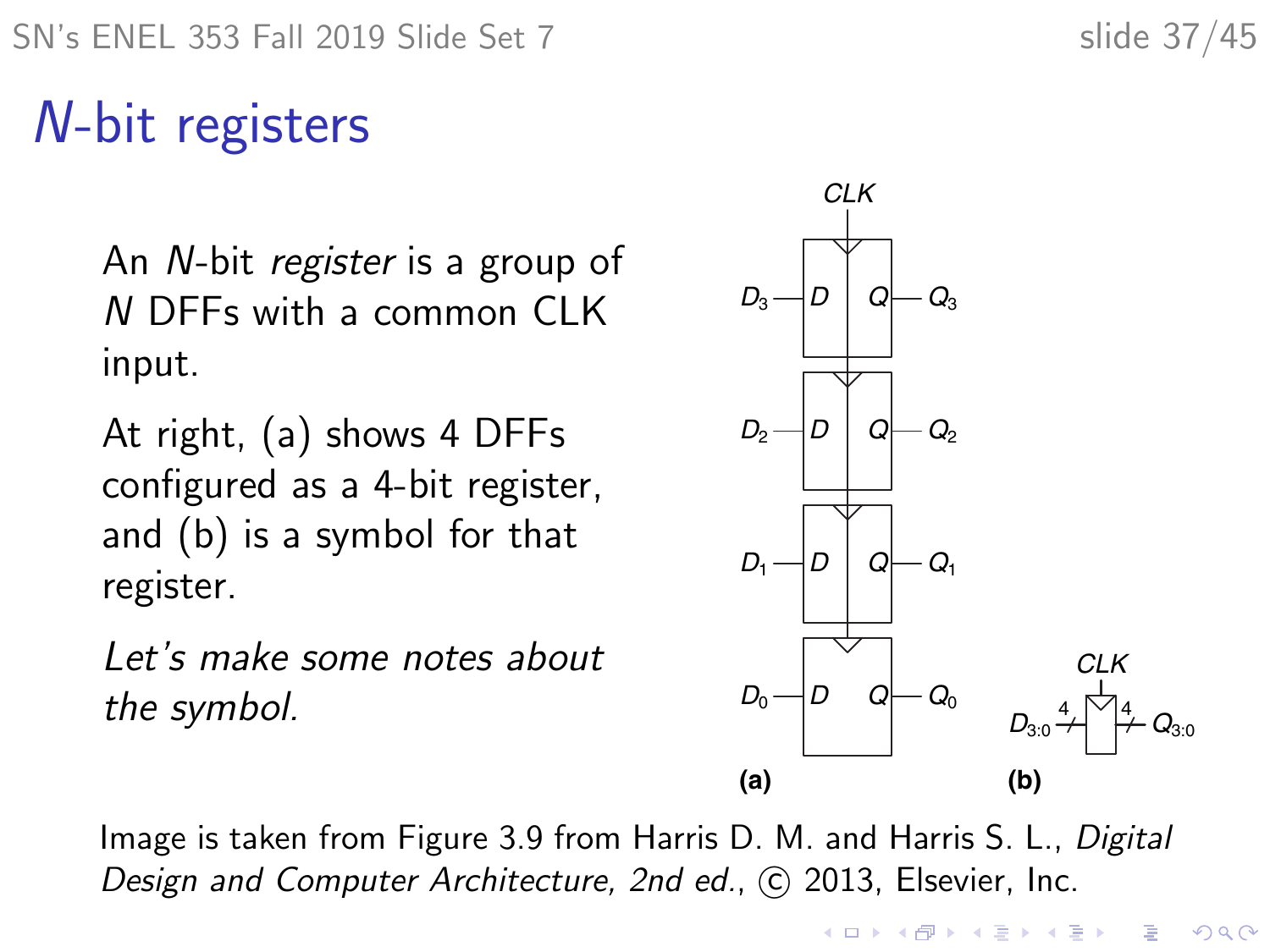**KORKARYKERKER POLO** 

## Enabled D flip-flops



This kind of DFF is good for a circuit design in which it is useful to have a flip-flop sometimes hold its state for many clock cycles, rather than copy D on every single rising edge of the clock.

Let's write a precise description of the behaviour of an enabled DFF.

Let's show how an enabled DFF can be built using a "plain" DFF and a 2:1 multiplexer.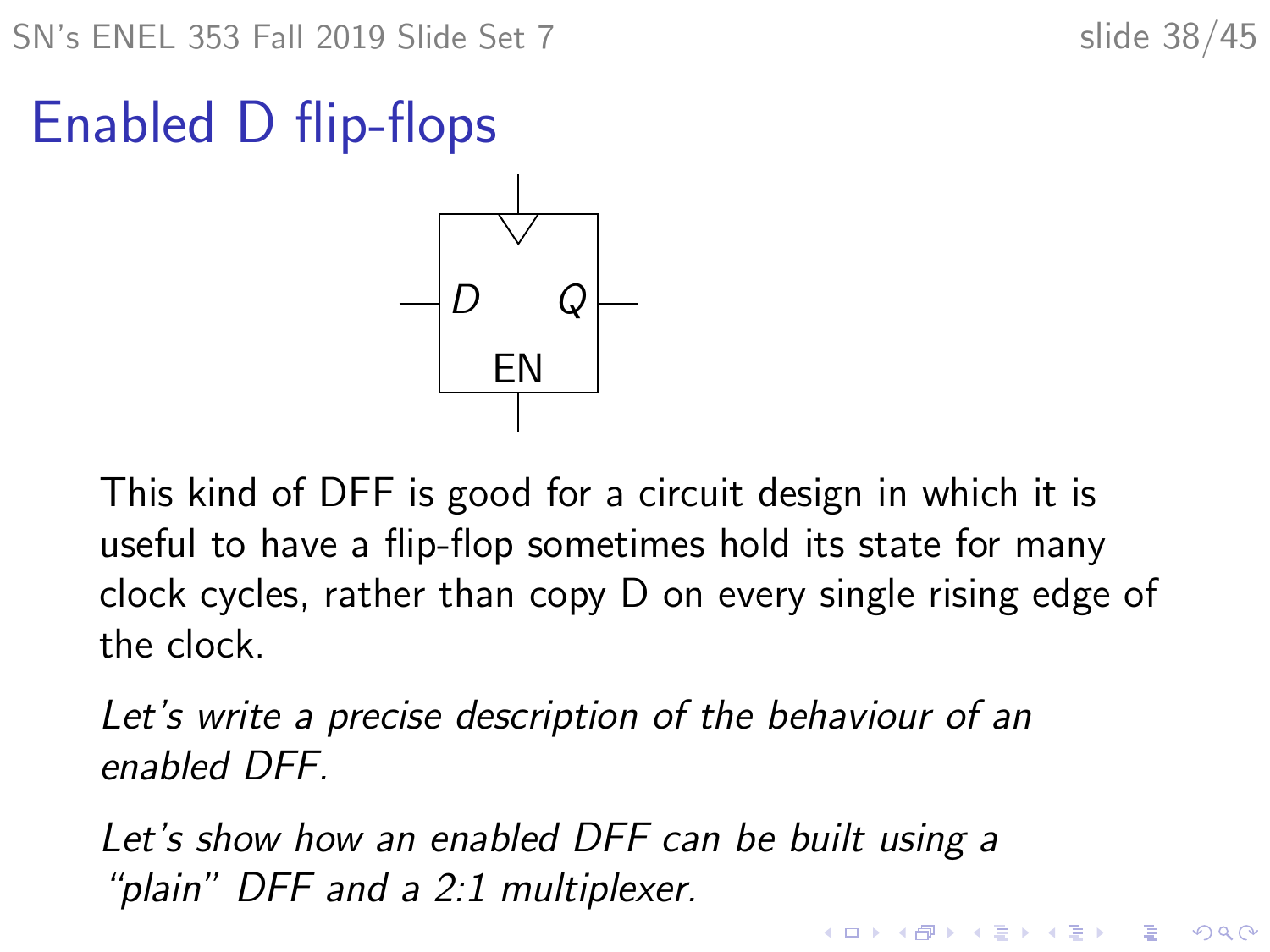SN's ENEL 353 Fall 2019 Slide Set 7 slide 39/45

 $\overline{z}$  (  $\overline{z}$  )  $\overline{z}$  )  $\overline{z}$  )  $\overline{z}$  )  $\overline{z}$ 

 $2990$ 

#### Resettable D flip-flops

Here are two symbols for the same thing ...



Let's write a precise description of the behaviour of a resettable DFF, then build one using a "plain" DFF, an AND gate, and an inverter

What would DFFs with reset inputs be useful for?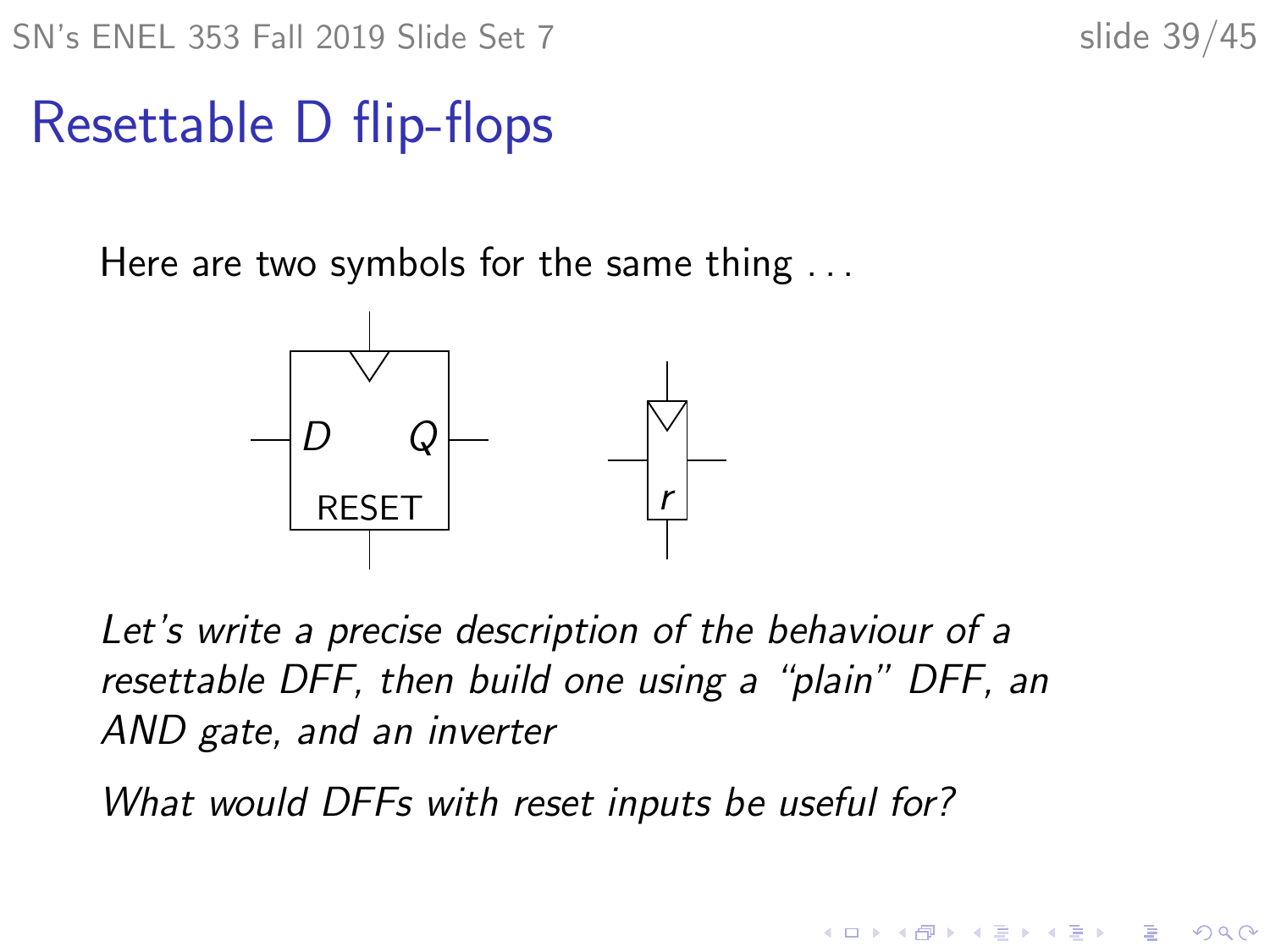$$
slide 40/45
$$

### Variations on enabled and resettable DFFs

Here is a pretty obvious variation on the resettable DFF ...

On each rising edge of CLK,

$$
Q = \left\{ \begin{array}{ll} D & \text{if SET} = 0 \\ 1 & \text{if SET} = 1 \end{array} \right.
$$



Many textbooks use the names PRESET and CLEAR instead of SET and RESET. Also note that the above is a synchronous SET—some DFFs have asynchronous SET and/or RESET.

Some DFFs are designed to support two or all three of RESET, SET and EN inputs.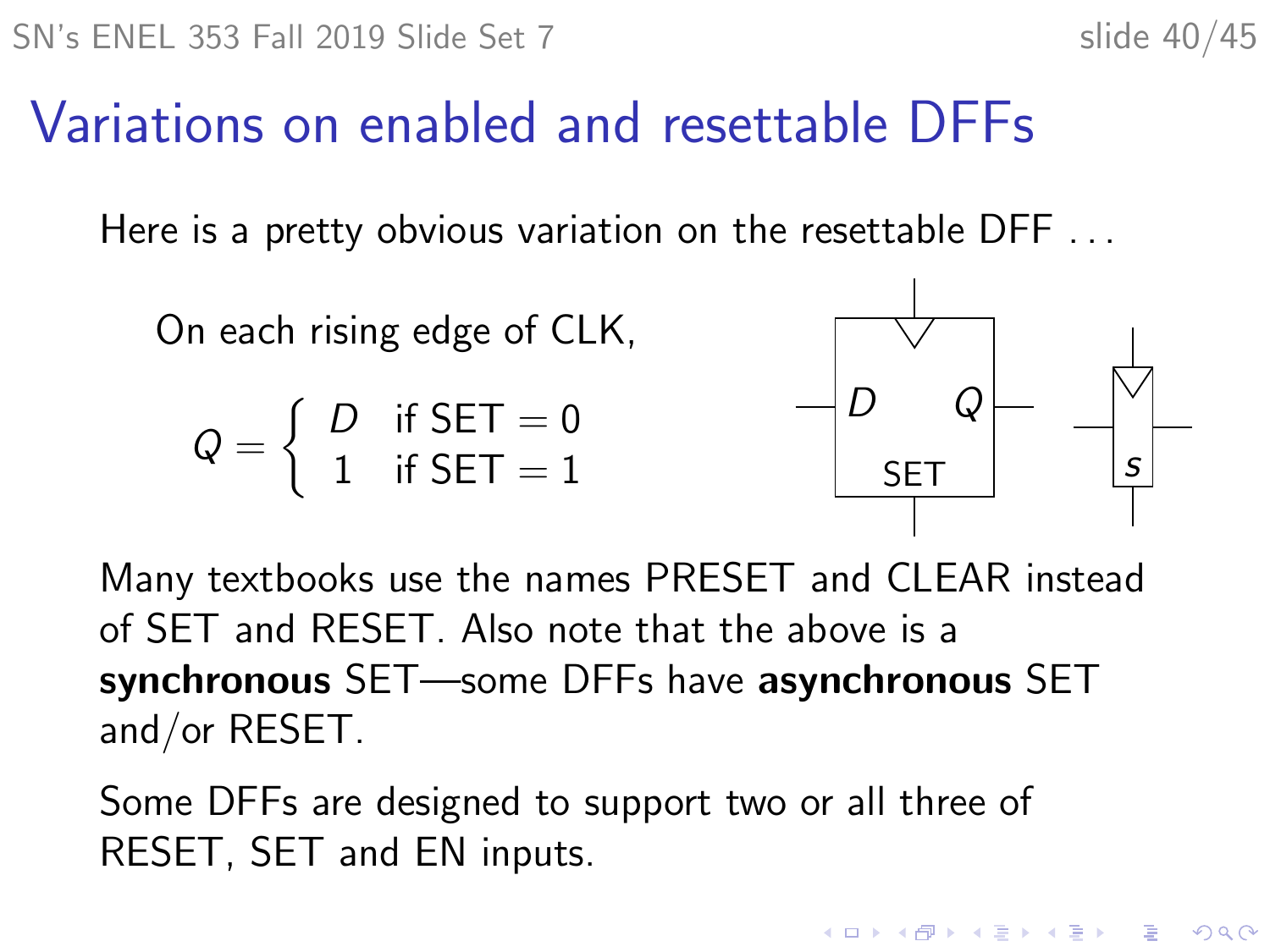4 0 > 4 4 + 4 = + 4 = + = + + 0 4 0 +

#### The rest of Section 3.2 in Harris & Harris

Section 3.2.7 presents and explains the most common present-day transistor-level designs for D latches and DFFs.

We will **not** cover this topic in ENEL 353. If you are curious about this material, you will have to go back and read Section 1.7 before reading Section 3.2.7.

Section 3.2.8 has a good example illustrating the difference between a D latch and a DFF. Check it out carefully!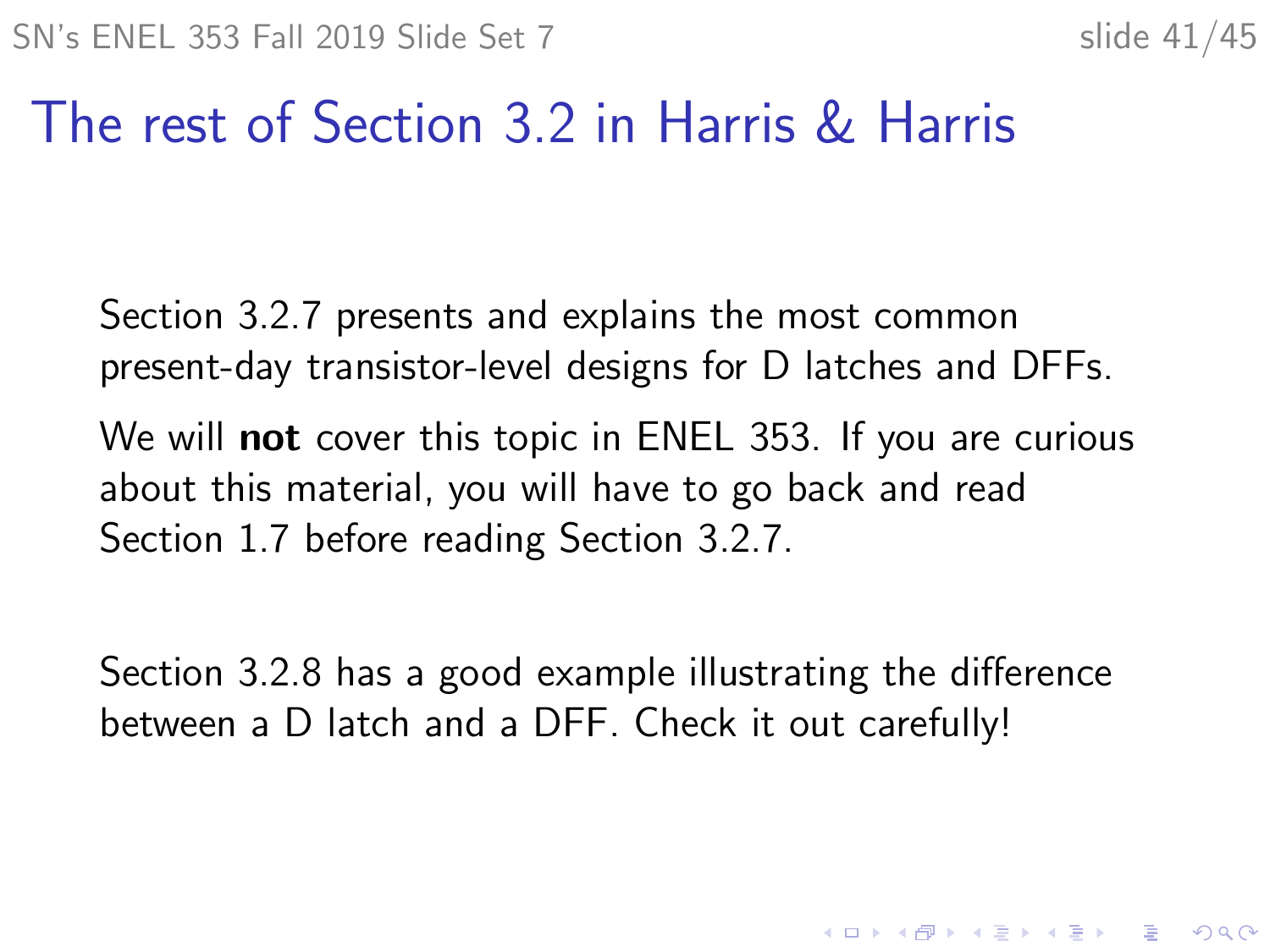#### <span id="page-41-0"></span>Outline of Slide Set 7

- [Combinational versus Sequential Logic](#page-2-0)
- [SR latches](#page-4-0)
- [Clock signals](#page-10-0)
- [The D latch](#page-13-0)
- [Introduction to D Flip-Flops](#page-19-0)
- [D flip-flop implementation using two D latches](#page-24-0)
- [The clock divider](#page-27-0)
- [Abbreviations and symbols for D flip-flops](#page-32-0)
- N[-bit registers, enabled DFFs, resettable DDFs](#page-35-0)
- [Synchronous and asynchronous sequential circuits](#page-41-0)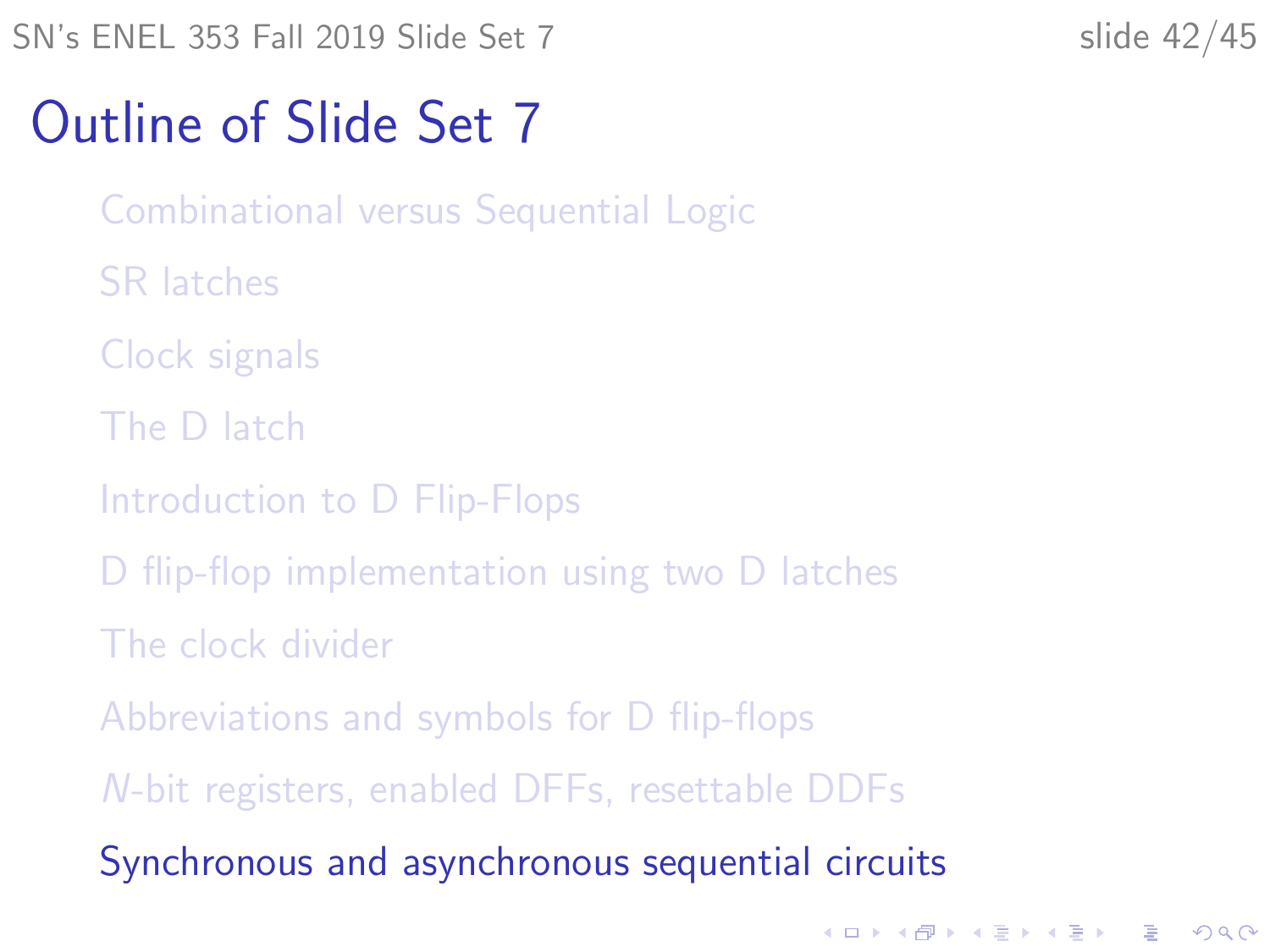## Synchronous and asynchronous sequential circuits

A synchronous sequential circuit is a sequential logic system that

- $\blacktriangleright$  has one or more bits of state; and
- $\triangleright$  has its state updates controlled by a **clock signal**, so that the state updates are synchronized by the clock.

Making digital systems synchronous is a very powerful design technique—the **vast majority** of digital circuits, including just about all practical computer processors, are synchronous sequential systems.

An asynchronous sequential circuit is a sequential logic system in which some state updates occur not synchronized by the clock.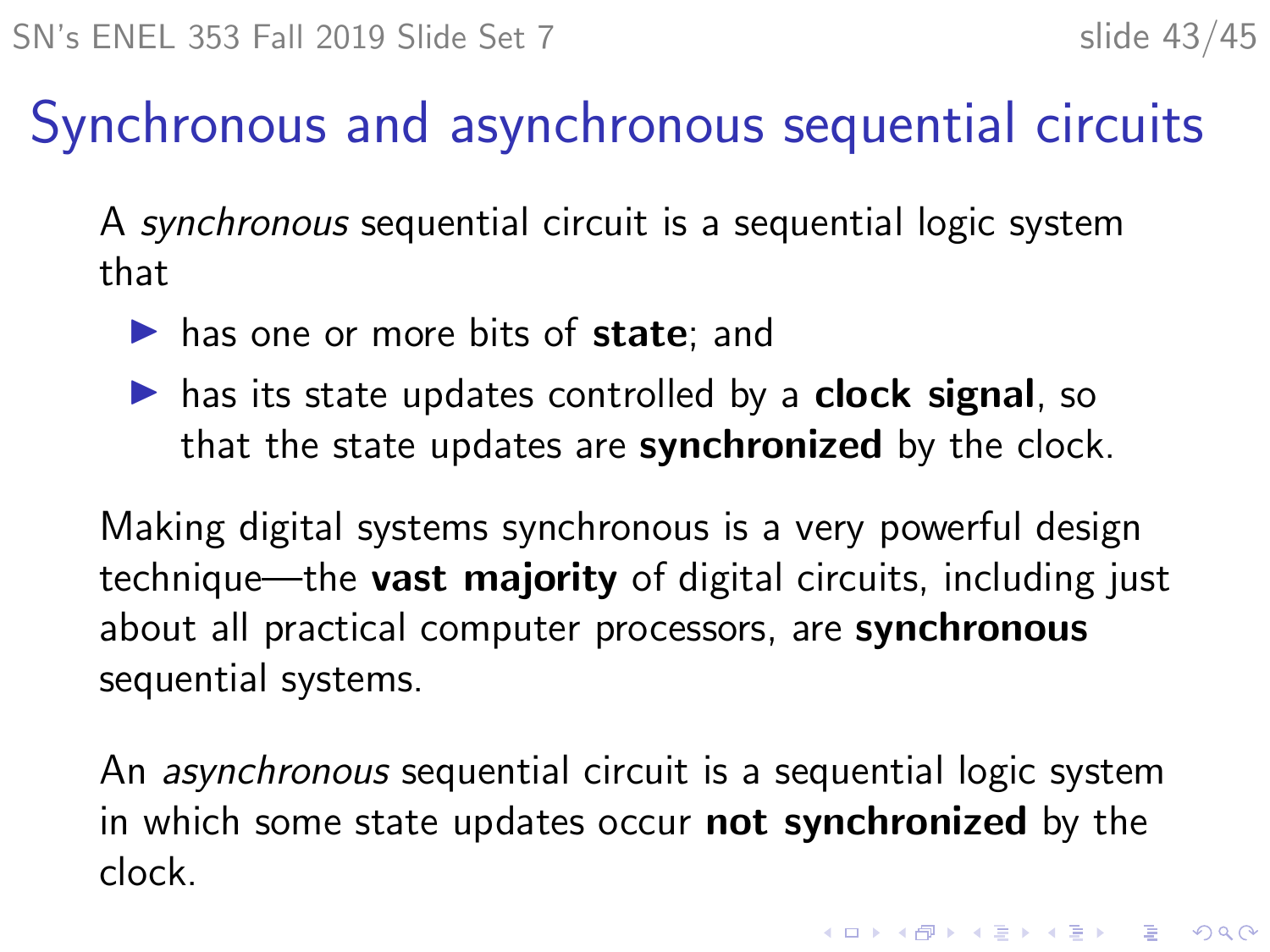#### Synchronous and asynchronous reset of DFFs

FF1 has synchronous reset but FF2 has asynchronous reset. Let's complete the timing diagram to show the difference in behaviour.



 $\left\{ \begin{array}{ccc} 1 & 0 & 0 \\ 0 & 1 & 0 \end{array} \right.$ Ğ,  $299$